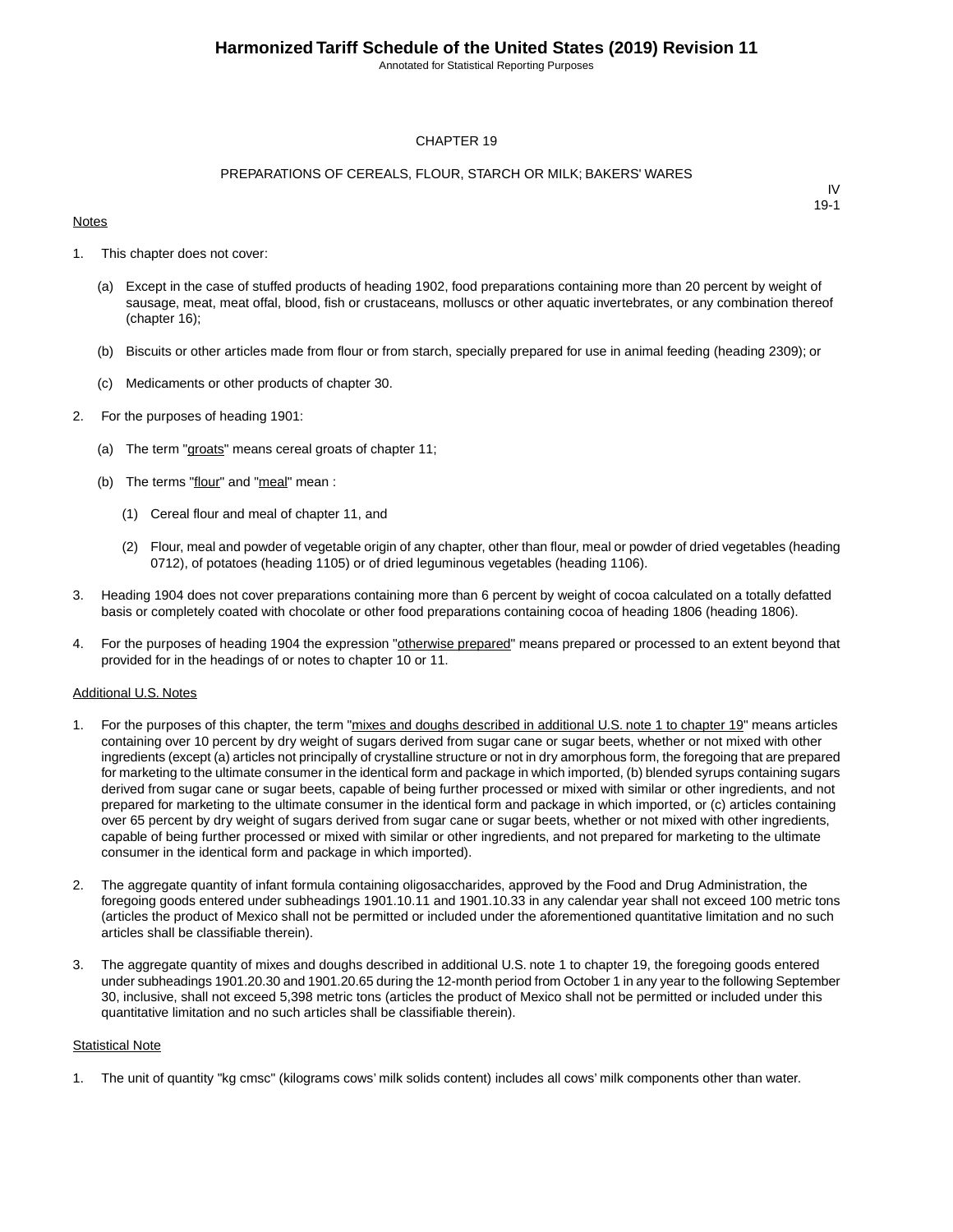Annotated for Statistical Reporting Purposes

| Heading/      | Stat. |                                                                                                                                                                                                                                                                                                                                                                                                  | Unit          |                        | Rates of Duty                                                                                                                                                                                                                                                                                       |                        |
|---------------|-------|--------------------------------------------------------------------------------------------------------------------------------------------------------------------------------------------------------------------------------------------------------------------------------------------------------------------------------------------------------------------------------------------------|---------------|------------------------|-----------------------------------------------------------------------------------------------------------------------------------------------------------------------------------------------------------------------------------------------------------------------------------------------------|------------------------|
| Subheading    | Suf-  | <b>Article Description</b>                                                                                                                                                                                                                                                                                                                                                                       | of            |                        | $\mathbf{1}$                                                                                                                                                                                                                                                                                        | $\overline{2}$         |
| 1901          | fix   | Malt extract; food preparations of flour, groats, meal, starch or<br>malt extract, not containing cocoa or containing less than 40<br>percent by weight of cocoa calculated on a totally defatted<br>basis, not elsewhere specified or included; food preparations<br>of goods of headings 0401 to 0404, not containing cocoa or<br>containing less than 5 percent by weight of cocoa calculated | Quantity      | General                | Special                                                                                                                                                                                                                                                                                             |                        |
| 1901.10       |       | on a totally defatted basis, not elsewhere specified or included:<br>Preparations suitable for infants or young children, put up<br>for retail sale:<br>Preparations suitable for infants, put up for retail sale:                                                                                                                                                                               |               |                        |                                                                                                                                                                                                                                                                                                     |                        |
| 1901.10.05    | 00    | Containing over 10 percent by weight of milk solids:<br>Described in general note 15 of the tariff<br>schedule and entered pursuant to its                                                                                                                                                                                                                                                       |               |                        |                                                                                                                                                                                                                                                                                                     |                        |
|               |       |                                                                                                                                                                                                                                                                                                                                                                                                  |               |                        | Free (A+, AU, BH,<br>CA, CL, CO, D, E,<br>IL, JO, KR, MA,<br>MX, OM, P, PA,<br>PE, SG)                                                                                                                                                                                                              | 35%                    |
|               |       | Other:                                                                                                                                                                                                                                                                                                                                                                                           |               |                        |                                                                                                                                                                                                                                                                                                     |                        |
| 1901.10.11    | 00    | Infant formula containing oligosaccharides:<br>Described in additional U.S. note 2 to                                                                                                                                                                                                                                                                                                            |               |                        |                                                                                                                                                                                                                                                                                                     |                        |
|               |       | this chapter and entered pursuant to                                                                                                                                                                                                                                                                                                                                                             |               |                        |                                                                                                                                                                                                                                                                                                     |                        |
|               |       |                                                                                                                                                                                                                                                                                                                                                                                                  |               | 17.5%                  | Free (A+, BH, CA,                                                                                                                                                                                                                                                                                   | 35%                    |
|               |       |                                                                                                                                                                                                                                                                                                                                                                                                  | kg cmsc       |                        | CL, CO, D, E, IL,<br>JO, KR, MA, OM,<br>P, PA, PE, SG)                                                                                                                                                                                                                                              |                        |
| 1901.10.16 00 |       |                                                                                                                                                                                                                                                                                                                                                                                                  | kg<br>kg cmsc | $$1.035/kg +$<br>14.9% | Free (BH, CL, JO,<br>MX, OM, SG)<br>20.7¢/kg + 2.9%<br>(KR)<br>27.6¢/kg + 3.9%<br>(PE)<br>48.3¢/kg + 6.9%<br>(PA)<br>62.1¢/kg + 8.9% (P)<br>See 9912.04.30,<br>9912.04.48 (MA)<br>See 9913.04.25<br>(AU)<br>See 9915.04.30,<br>9915.04.48,<br>9915.04.72 (P+)<br>See 9918.04.60-<br>9918.04.80 (CO) | $$1.217/kg +$<br>17.5% |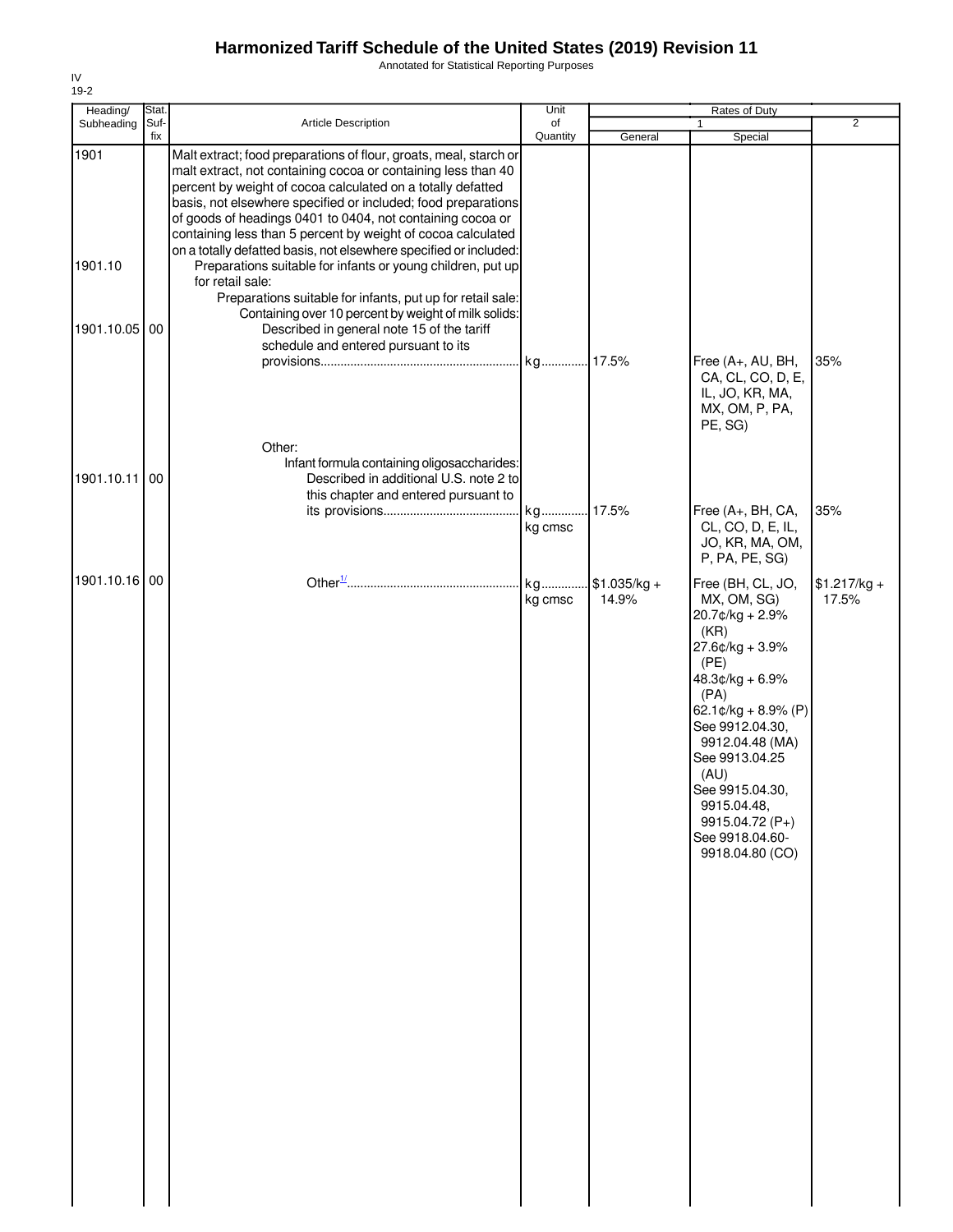Annotated for Statistical Reporting Purposes

| Heading/                         | Stat.       |                                                                                                                                                                                                                                                                                                                                                                                                                                                                                                                                                                                                                                                                                                                                                                                          | Unit           |                        | Rates of Duty                                                                                                                                                                                                                                                                                                                                                                     |                        |
|----------------------------------|-------------|------------------------------------------------------------------------------------------------------------------------------------------------------------------------------------------------------------------------------------------------------------------------------------------------------------------------------------------------------------------------------------------------------------------------------------------------------------------------------------------------------------------------------------------------------------------------------------------------------------------------------------------------------------------------------------------------------------------------------------------------------------------------------------------|----------------|------------------------|-----------------------------------------------------------------------------------------------------------------------------------------------------------------------------------------------------------------------------------------------------------------------------------------------------------------------------------------------------------------------------------|------------------------|
| Subheading                       | Suf-<br>fix | <b>Article Description</b>                                                                                                                                                                                                                                                                                                                                                                                                                                                                                                                                                                                                                                                                                                                                                               | of<br>Quantity | General                | Special                                                                                                                                                                                                                                                                                                                                                                           | $\overline{2}$         |
| 1901 (con.)<br>1901.10<br>(con.) |             | Malt extract; food preparations of flour, groats, meal, starch or<br>malt extract, not containing cocoa or containing less than 40<br>percent by weight of cocoa calculated on a totally defatted<br>basis, not elsewhere specified or included; food preparations<br>of goods of headings 0401 to 0404, not containing cocoa or<br>containing less than 5 percent by weight of cocoa calculated<br>on a totally defatted basis, not elsewhere specified or included:<br>(con.)<br>Preparations suitable for infants or young children, put up<br>for retail sale: (con.)<br>Preparations suitable for infants, put up for retail sale:<br>(con.)<br>Containing over 10 percent by weight of milk solids:<br>(con.)<br>Other: (con.)<br>Other:<br>Dairy products described in additional |                |                        |                                                                                                                                                                                                                                                                                                                                                                                   |                        |
| 1901.10.21                       | 00          | U.S. note 1 to chapter 4:<br>Described in additional U.S. note<br>10 to chapter 4 and entered<br>pursuant to its provisions                                                                                                                                                                                                                                                                                                                                                                                                                                                                                                                                                                                                                                                              | kg 17.5%       |                        | Free (A+, AU, BH,<br>CA, CL, CO, D, E,<br>IL, JO, KR, MA,<br>OM, P, PA, PE,                                                                                                                                                                                                                                                                                                       | 35%                    |
| 1901.10.26                       | 00          |                                                                                                                                                                                                                                                                                                                                                                                                                                                                                                                                                                                                                                                                                                                                                                                          | kg<br>kg cmsc  | $$1.035/kg +$<br>14.9% | SG)<br>Free (BH, CL, JO,<br>MX, OM, SG)                                                                                                                                                                                                                                                                                                                                           | $$1.217/kg +$<br>17.5% |
| 1901.10.29 00                    |             |                                                                                                                                                                                                                                                                                                                                                                                                                                                                                                                                                                                                                                                                                                                                                                                          | kg<br>kg cmsc  | 14.9%                  | $48.3¢/kg + 6.9%$<br>(PA)<br>62.1¢/kg + 8.9% (P)<br>See 9912.04.30,<br>9912.04.48 (MA)<br>See 9913.04.25<br>(AU)<br>See 9915.04.30,<br>9915.04.48,<br>9915.04.72 (P+)<br>See 9917.04.20,<br>9917.04.34 (PE)<br>See 9918.04.60-<br>9918.04.80 (CO)<br>See 9920.04.10,<br>9920.04.24 (KR)<br>Free (A+, AU, BH,<br>CA, CL, CO, D, E,<br>IL, JO, KR, MA,<br>MX, OM, P, PA,<br>PE, SG) | 35%                    |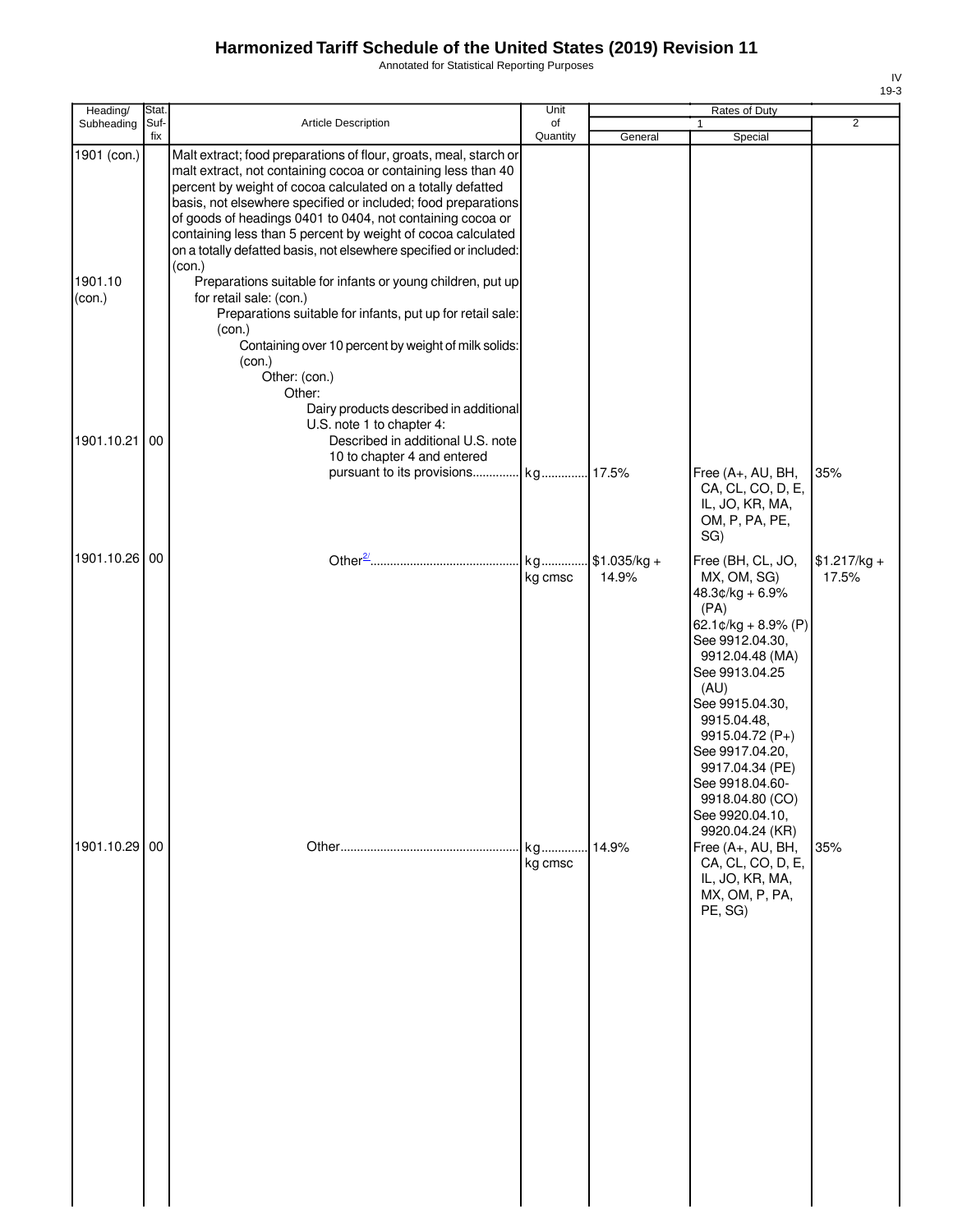Annotated for Statistical Reporting Purposes

| Heading/          | Stat.       |                                                                                                                                                                                                                                                                                                                                                                                                                                                                                 | Unit           |                          | Rates of Duty                                                                                                                                                                                                                                                                                         |                        |
|-------------------|-------------|---------------------------------------------------------------------------------------------------------------------------------------------------------------------------------------------------------------------------------------------------------------------------------------------------------------------------------------------------------------------------------------------------------------------------------------------------------------------------------|----------------|--------------------------|-------------------------------------------------------------------------------------------------------------------------------------------------------------------------------------------------------------------------------------------------------------------------------------------------------|------------------------|
| Subheading        | Suf-<br>fix | Article Description                                                                                                                                                                                                                                                                                                                                                                                                                                                             | of<br>Quantity | General                  | 1<br>Special                                                                                                                                                                                                                                                                                          | $\overline{2}$         |
| 1901 (con.)       |             | Malt extract; food preparations of flour, groats, meal, starch or<br>malt extract, not containing cocoa or containing less than 40<br>percent by weight of cocoa calculated on a totally defatted<br>basis, not elsewhere specified or included; food preparations<br>of goods of headings 0401 to 0404, not containing cocoa or<br>containing less than 5 percent by weight of cocoa calculated<br>on a totally defatted basis, not elsewhere specified or included:<br>(con.) |                |                          |                                                                                                                                                                                                                                                                                                       |                        |
| 1901.10<br>(con.) |             | Preparations suitable for infants or young children, put up<br>for retail sale: (con.)<br>Preparations suitable for infants, put up for retail sale:<br>(con.)<br>Other:                                                                                                                                                                                                                                                                                                        |                |                          |                                                                                                                                                                                                                                                                                                       |                        |
| 1901.10.31        | 00          | Described in general note 15 of the tariff<br>schedule and entered pursuant to its                                                                                                                                                                                                                                                                                                                                                                                              |                |                          | Free (A+, AU, BH,                                                                                                                                                                                                                                                                                     | 35%                    |
|                   |             | Other:                                                                                                                                                                                                                                                                                                                                                                                                                                                                          |                |                          | CA, CL, CO, D, E,<br>IL, JO, KR, MA,<br>MX, OM, P, PA,<br>PE, SG)                                                                                                                                                                                                                                     |                        |
| 1901.10.33 00     |             | Infant formula containing oligosaccharides:<br>Described in additional U.S. note 2 to<br>this chapter and entered pursuant to                                                                                                                                                                                                                                                                                                                                                   |                |                          |                                                                                                                                                                                                                                                                                                       |                        |
|                   |             |                                                                                                                                                                                                                                                                                                                                                                                                                                                                                 |                |                          | Free (A+, BH, CA,<br>CL, CO, D, E, IL,<br>JO, KR, MA, OM,<br>P, PA, PE, SG)                                                                                                                                                                                                                           | 35%                    |
| 1901.10.36 00     |             |                                                                                                                                                                                                                                                                                                                                                                                                                                                                                 |                | kg \$1.035/kg +<br>14.9% | Free (BH, CL, JO,<br>MX, OM, SG)<br>20.7¢/kg + 2.9%<br>(KR)<br>27.6¢/kg + 3.9%<br>(PE)<br>$48.3¢/kg + 6.9%$<br>(PA)<br>62.1¢/kg + 8.9% (P)<br>See 9912.04.30,<br>9912.04.48 (MA)<br>See 9913.04.25<br>(AU)<br>See 9915.04.30,<br>9915.04.48,<br>9915.04.72 (P+)<br>See 9918.04.60-<br>9918.04.80 (CO) | $$1.217/kg +$<br>17.5% |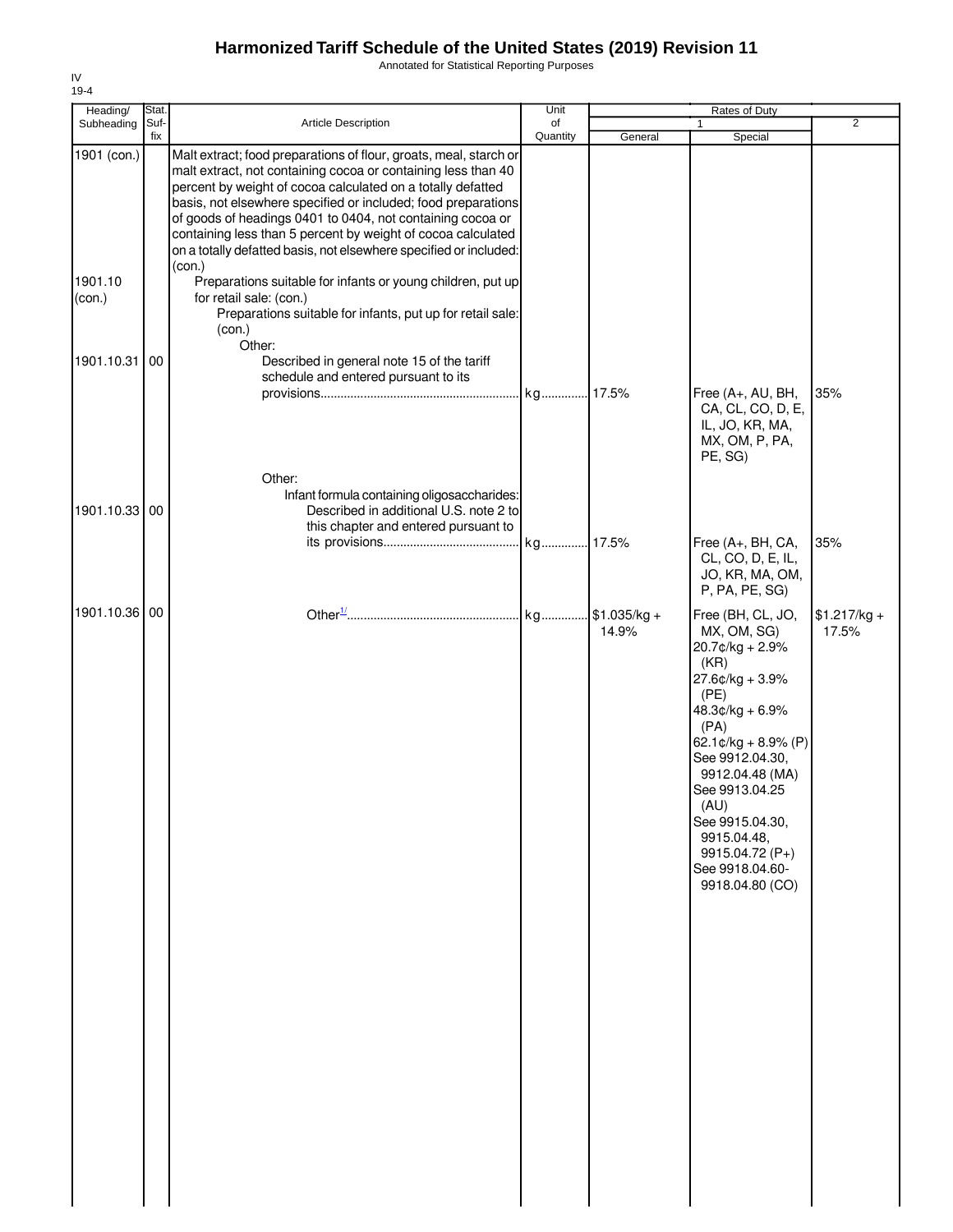Annotated for Statistical Reporting Purposes

| Heading/                         | Stat.       |                                                                                                                                                                                                                                                                                                                                                                                                                                                                                                                                                                                                                                                                                                                                         | Unit           |                           | Rates of Duty                                                                                                                                                                                                                                                                                            |                        |
|----------------------------------|-------------|-----------------------------------------------------------------------------------------------------------------------------------------------------------------------------------------------------------------------------------------------------------------------------------------------------------------------------------------------------------------------------------------------------------------------------------------------------------------------------------------------------------------------------------------------------------------------------------------------------------------------------------------------------------------------------------------------------------------------------------------|----------------|---------------------------|----------------------------------------------------------------------------------------------------------------------------------------------------------------------------------------------------------------------------------------------------------------------------------------------------------|------------------------|
| Subheading                       | Suf-<br>fix | Article Description                                                                                                                                                                                                                                                                                                                                                                                                                                                                                                                                                                                                                                                                                                                     | of<br>Quantity | General                   | Special                                                                                                                                                                                                                                                                                                  | $\overline{2}$         |
| 1901 (con.)<br>1901.10<br>(con.) |             | Malt extract; food preparations of flour, groats, meal, starch or<br>malt extract, not containing cocoa or containing less than 40<br>percent by weight of cocoa calculated on a totally defatted<br>basis, not elsewhere specified or included; food preparations<br>of goods of headings 0401 to 0404, not containing cocoa or<br>containing less than 5 percent by weight of cocoa calculated<br>on a totally defatted basis, not elsewhere specified or included:<br>(con.)<br>Preparations suitable for infants or young children, put up<br>for retail sale: (con.)<br>Preparations suitable for infants, put up for retail sale:<br>(con.)<br>Other: (con.)<br>Other: (con.)<br>Other:<br>Dairy products described in additional |                |                           |                                                                                                                                                                                                                                                                                                          |                        |
| 1901.10.41                       | 00          | U.S. note 1 to chapter 4:<br>Described in additional U.S. note                                                                                                                                                                                                                                                                                                                                                                                                                                                                                                                                                                                                                                                                          |                |                           |                                                                                                                                                                                                                                                                                                          |                        |
|                                  |             | 10 to chapter 4 and entered                                                                                                                                                                                                                                                                                                                                                                                                                                                                                                                                                                                                                                                                                                             |                |                           |                                                                                                                                                                                                                                                                                                          |                        |
|                                  |             | pursuant to its provisions kg 17.5%                                                                                                                                                                                                                                                                                                                                                                                                                                                                                                                                                                                                                                                                                                     |                |                           | Free (A+, AU, BH,<br>CA, CL, CO, D, E,<br>IL, JO, KR, MA,<br>OM, P, PA, PE,<br>SG)                                                                                                                                                                                                                       | 35%                    |
| 1901.10.44 00                    |             |                                                                                                                                                                                                                                                                                                                                                                                                                                                                                                                                                                                                                                                                                                                                         | kg             | $.$ \$1.035/kg +<br>14.9% | Free (BH, CL, JO,<br>MX, OM, SG)<br>$48.3¢/kg + 6.9%$<br>(PA)<br>62.1¢/kg + 8.9% (P)<br>See 9912.04.30,<br>9912.04.48 (MA)<br>See 9913.04.25<br>(AU)<br>See 9915.04.30,<br>9915.04.48,<br>9915.04.72 (P+)<br>See 9917.04.20,<br>9917.04.34 (PE)<br>See 9918.04.60-<br>9918.04.80 (CO)<br>See 9920.04.10, | $$1.217/kg +$<br>17.5% |
| 1901.10.49 00                    |             |                                                                                                                                                                                                                                                                                                                                                                                                                                                                                                                                                                                                                                                                                                                                         | kg 14.9%       |                           | 9920.04.24 (KR)<br>Free (A+, AU, BH,<br>CA, CL, CO, D, E,<br>IL, JO, KR, MA,<br>MX, OM, P, PA,<br>PE, SG)                                                                                                                                                                                                | 35%                    |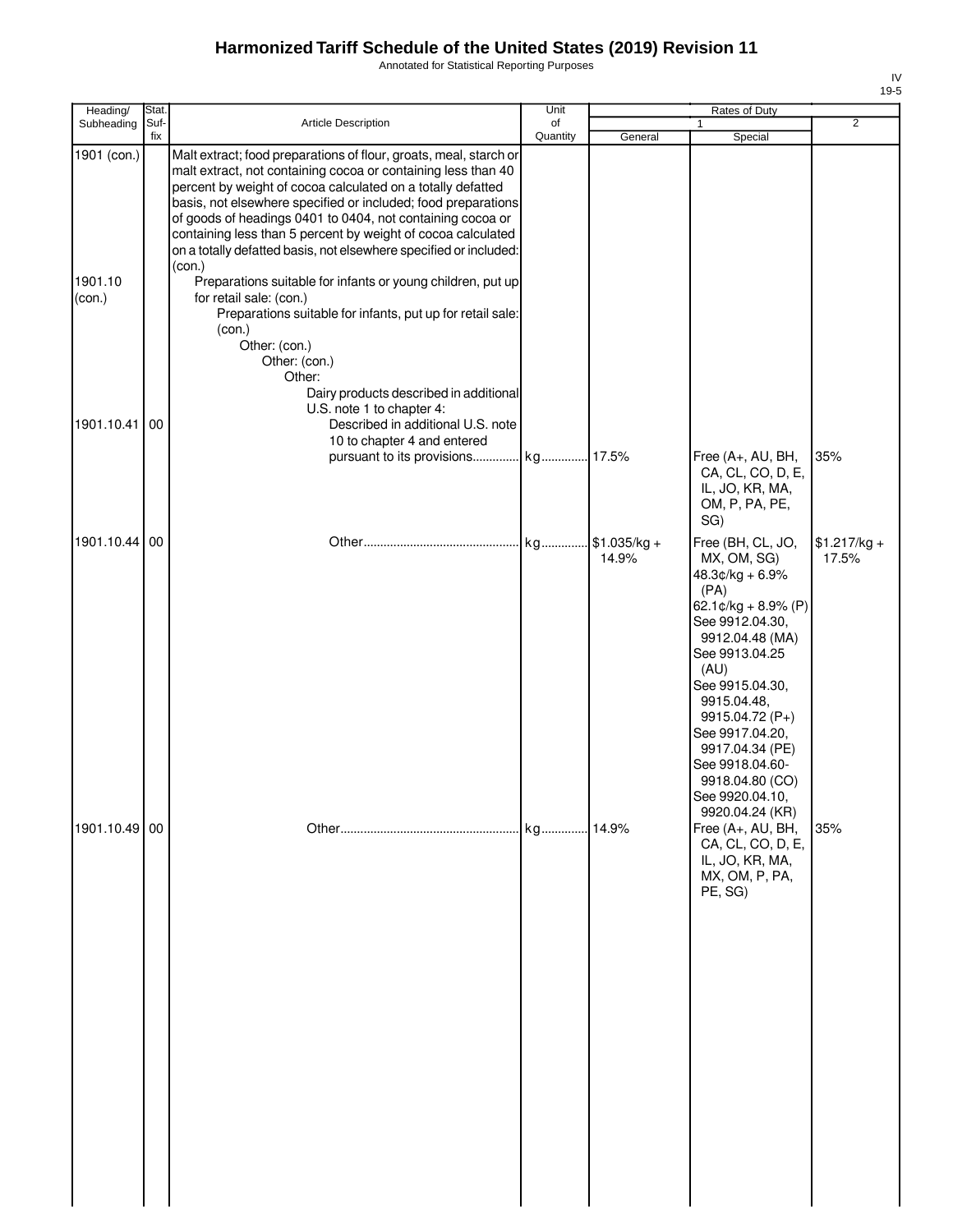Annotated for Statistical Reporting Purposes

| Heading/                         | Stat.       |                                                                                                                                                                                                                                                                                                                                                                                                                                                                                                                                                                                                                                                                                                                                                                                                        | Unit           |                        | <b>Rates of Duty</b>                                                                                                                                                                                                                                                                                                        |                      |
|----------------------------------|-------------|--------------------------------------------------------------------------------------------------------------------------------------------------------------------------------------------------------------------------------------------------------------------------------------------------------------------------------------------------------------------------------------------------------------------------------------------------------------------------------------------------------------------------------------------------------------------------------------------------------------------------------------------------------------------------------------------------------------------------------------------------------------------------------------------------------|----------------|------------------------|-----------------------------------------------------------------------------------------------------------------------------------------------------------------------------------------------------------------------------------------------------------------------------------------------------------------------------|----------------------|
| Subheading                       | Suf-<br>fix | <b>Article Description</b>                                                                                                                                                                                                                                                                                                                                                                                                                                                                                                                                                                                                                                                                                                                                                                             | of<br>Quantity | General                | 1<br>Special                                                                                                                                                                                                                                                                                                                | $\overline{2}$       |
| 1901 (con.)<br>1901.10<br>(con.) |             | Malt extract; food preparations of flour, groats, meal, starch or<br>malt extract, not containing cocoa or containing less than 40<br>percent by weight of cocoa calculated on a totally defatted<br>basis, not elsewhere specified or included; food preparations<br>of goods of headings 0401 to 0404, not containing cocoa or<br>containing less than 5 percent by weight of cocoa calculated<br>on a totally defatted basis, not elsewhere specified or included:<br>(con.)<br>Preparations suitable for infants or young children, put up<br>for retail sale: (con.)<br>Preparations suitable for young children, put up for<br>retail sale:<br>Dairy products described in additional U.S. note<br>1 to chapter 4:<br>Dairy preparations containing over 10 percent<br>by weight of milk solids: |                |                        |                                                                                                                                                                                                                                                                                                                             |                      |
| 1901.10.52 00                    |             | Described in general note 15 of the tariff<br>schedule and entered pursuant to its                                                                                                                                                                                                                                                                                                                                                                                                                                                                                                                                                                                                                                                                                                                     |                |                        |                                                                                                                                                                                                                                                                                                                             |                      |
|                                  |             |                                                                                                                                                                                                                                                                                                                                                                                                                                                                                                                                                                                                                                                                                                                                                                                                        | kg 16%         |                        | Free (A+, AU, BH,<br>CA, CL, CO, D, E,<br>IL, JO, KR, MA,<br>MX, OM, P, PA,<br>PE, SG)                                                                                                                                                                                                                                      | 25%                  |
| 1901.10.54 00                    |             | Described in additional U.S. note 10 to<br>chapter 4 and entered pursuant to its                                                                                                                                                                                                                                                                                                                                                                                                                                                                                                                                                                                                                                                                                                                       |                |                        |                                                                                                                                                                                                                                                                                                                             |                      |
|                                  |             |                                                                                                                                                                                                                                                                                                                                                                                                                                                                                                                                                                                                                                                                                                                                                                                                        | kg<br>kg cmsc  | 16%                    | Free (A, AU, BH,<br>CA, CL, CO, D, E,<br>IL, JO, KR, MA,<br>OM, P, PA, PE,<br>SG)                                                                                                                                                                                                                                           | 25%                  |
| 1901.10.56 00                    |             |                                                                                                                                                                                                                                                                                                                                                                                                                                                                                                                                                                                                                                                                                                                                                                                                        | kg<br>kg cmsc  | \$1.035/kg<br>$+13.6%$ | Free (BH, CL, JO,<br>MX, OM, SG)<br>$48.3¢/kg + 6.3%$<br>(PA)<br>62.1¢/kg + 8.1% (P)<br>See 9912.04.30,<br>9912.04.50 (MA)<br>See 9913.04.25<br>(AU)<br>See 9915.04.30,<br>9915.04.50,<br>9915.04.74 (P+)<br>See 9917.04.20,<br>9917.04.36 (PE)<br>See 9918.04.60-<br>9918.04.80 (CO)<br>See 9920.04.10,<br>9920.04.26 (KR) | $$1.217/kg +$<br>16% |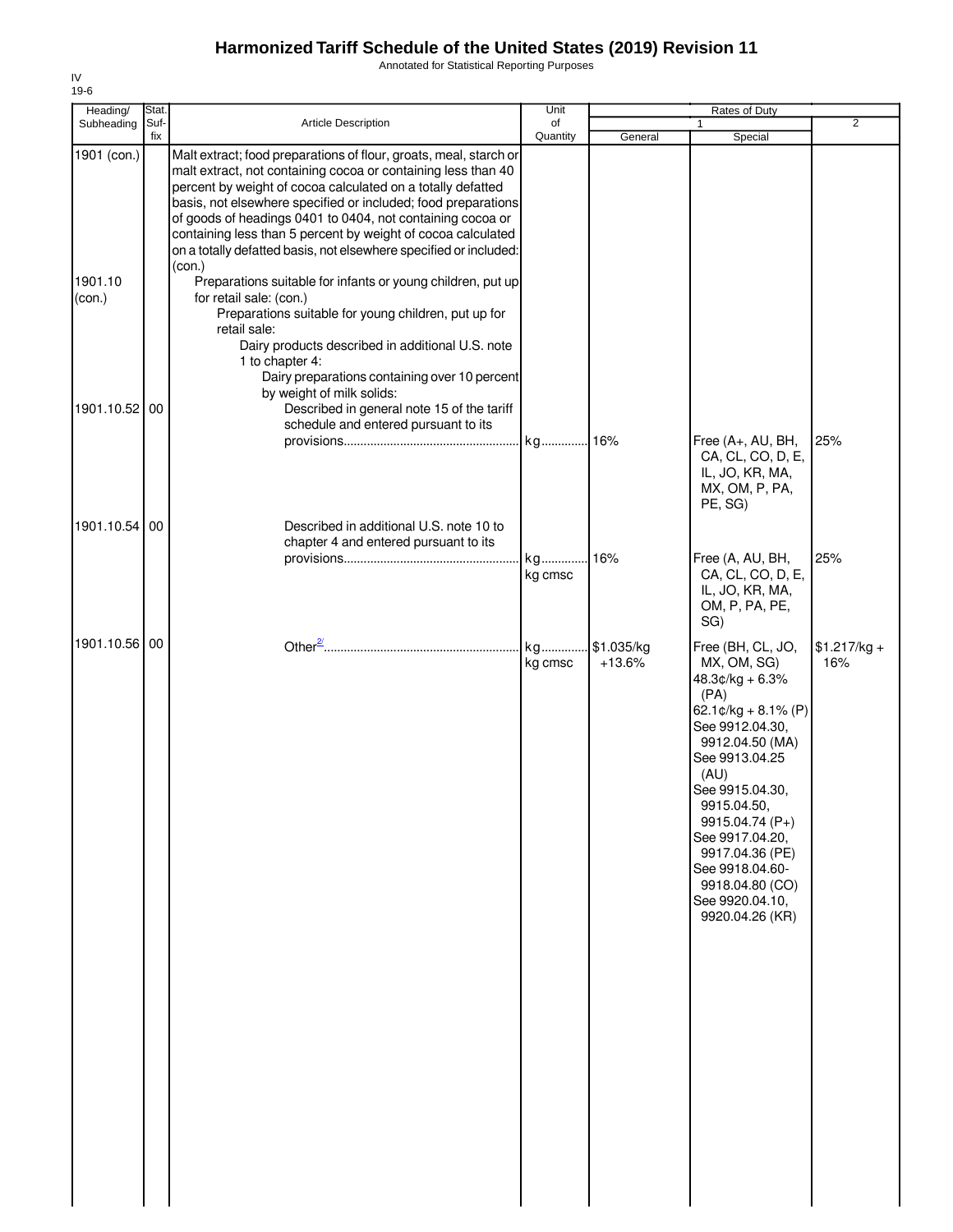Annotated for Statistical Reporting Purposes

| Heading/                         | Stat.       |                                                                                                                                                                                                                                                                                                                                                                                                                                                                                                                                                                           | Unit           |               | Rates of Duty                                                                                                                                                                                                                                                                                        |                |
|----------------------------------|-------------|---------------------------------------------------------------------------------------------------------------------------------------------------------------------------------------------------------------------------------------------------------------------------------------------------------------------------------------------------------------------------------------------------------------------------------------------------------------------------------------------------------------------------------------------------------------------------|----------------|---------------|------------------------------------------------------------------------------------------------------------------------------------------------------------------------------------------------------------------------------------------------------------------------------------------------------|----------------|
| Subheading                       | Suf-<br>fix | <b>Article Description</b>                                                                                                                                                                                                                                                                                                                                                                                                                                                                                                                                                | of<br>Quantity | General       | 1<br>Special                                                                                                                                                                                                                                                                                         | $\overline{2}$ |
| 1901 (con.)<br>1901.10<br>(con.) |             | Malt extract; food preparations of flour, groats, meal, starch or<br>malt extract, not containing cocoa or containing less than 40<br>percent by weight of cocoa calculated on a totally defatted<br>basis, not elsewhere specified or included; food preparations<br>of goods of headings 0401 to 0404, not containing cocoa or<br>containing less than 5 percent by weight of cocoa calculated<br>on a totally defatted basis, not elsewhere specified or included:<br>(con.)<br>Preparations suitable for infants or young children, put up<br>for retail sale: (con.) |                |               |                                                                                                                                                                                                                                                                                                      |                |
|                                  |             | Preparations suitable for young children, put up for<br>retail sale: (con.)<br>Dairy products described in additional U.S. note<br>1 to chapter 4: (con.)<br>Other:                                                                                                                                                                                                                                                                                                                                                                                                       |                |               |                                                                                                                                                                                                                                                                                                      |                |
| 1901.10.62 00                    |             | Described in general note 15 of the tariff<br>schedule and entered pursuant to its                                                                                                                                                                                                                                                                                                                                                                                                                                                                                        | kg 16%         |               | Free (A+, AU, BH,<br>CA, CL, CO, D, E,<br>IL, JO, KR, MA,<br>MX, OM, P, PA,<br>PE, SG)                                                                                                                                                                                                               | 25%            |
| 1901.10.64 00                    |             | Described in additional U.S. note 10 to<br>chapter 4 and entered pursuant to its                                                                                                                                                                                                                                                                                                                                                                                                                                                                                          |                |               | Free (A+, AU, BH,<br>CA, CL, CO, D, E,                                                                                                                                                                                                                                                               | 25%            |
| 1901.10.66 00                    |             |                                                                                                                                                                                                                                                                                                                                                                                                                                                                                                                                                                           |                | $$1.035/kg +$ | IL, JO, KR, MA,<br>OM, P, PA, PE,<br>SG)<br>Free (BH, CL, JO,                                                                                                                                                                                                                                        | $$1.217/kg +$  |
|                                  |             |                                                                                                                                                                                                                                                                                                                                                                                                                                                                                                                                                                           |                | 13.6%         | MX, OM, SG)<br>48.3¢/kg + 6.3%<br>(PA)<br>62.1¢/kg + 8.1% (P)<br>See 9912.04.30,<br>9912.04.50 (MA)<br>See 9913.04.25<br>(AU)<br>See 9915.04.30,<br>9915.04.50,<br>9915.04.74 (P+)<br>See 9917.04.20,<br>9917.04.36 (PE)<br>See 9918.04.60-<br>9918.04.80 (CO)<br>See 9920.04.10,<br>9920.04.26 (KR) | 16%            |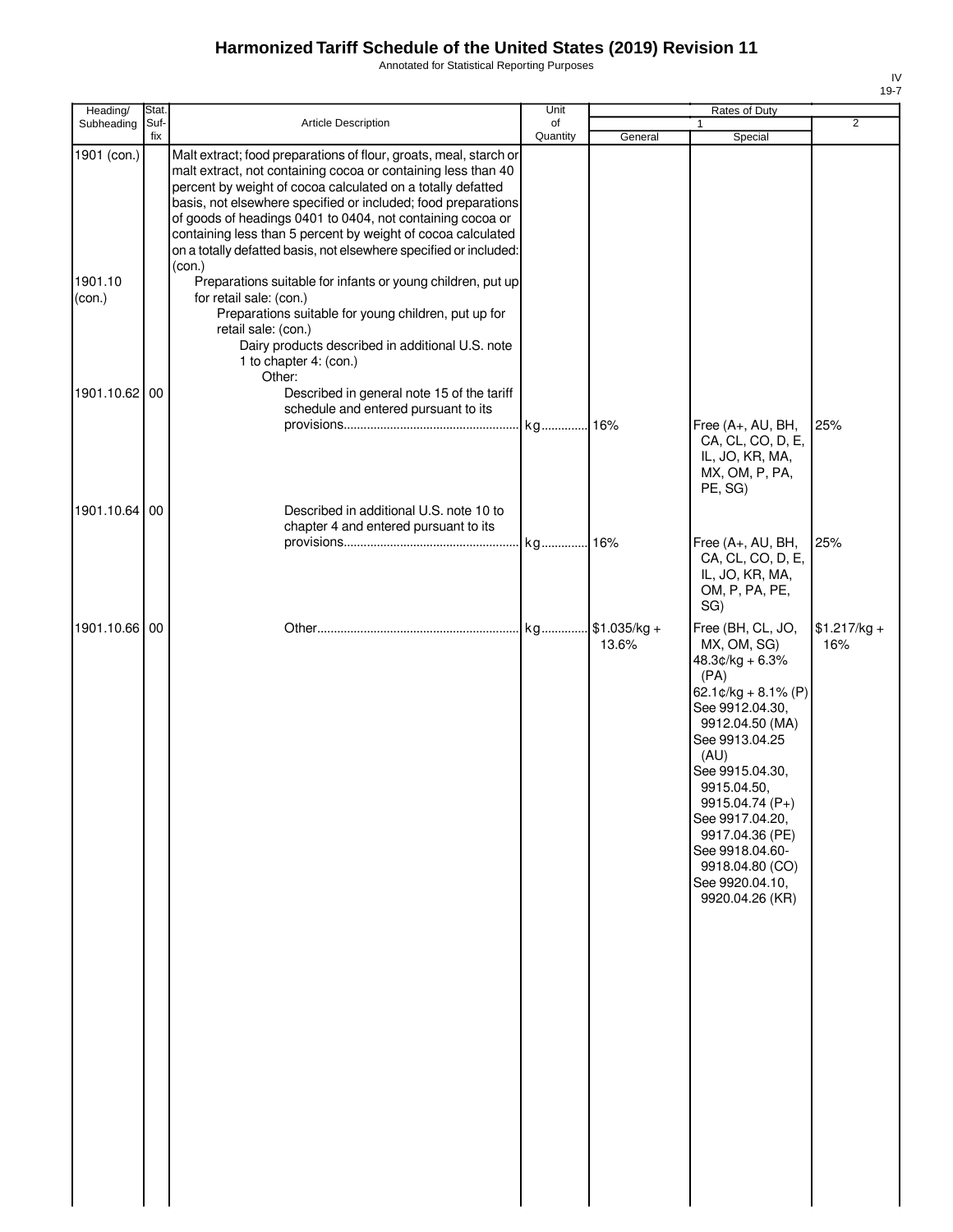Annotated for Statistical Reporting Purposes

| Heading/                                       | Stat.       |                                                                                                                                                                                                                                                                                                                                                                                                                                                                                                                                                                                                                                                                                                                  | Unit           |         | Rates of Duty                                                                                                                                           |                      |
|------------------------------------------------|-------------|------------------------------------------------------------------------------------------------------------------------------------------------------------------------------------------------------------------------------------------------------------------------------------------------------------------------------------------------------------------------------------------------------------------------------------------------------------------------------------------------------------------------------------------------------------------------------------------------------------------------------------------------------------------------------------------------------------------|----------------|---------|---------------------------------------------------------------------------------------------------------------------------------------------------------|----------------------|
| Subheading                                     | Suf-<br>fix | Article Description                                                                                                                                                                                                                                                                                                                                                                                                                                                                                                                                                                                                                                                                                              | of<br>Quantity | General | 1<br>Special                                                                                                                                            | $\overline{2}$       |
| 1901 (con.)<br>1901.10<br>(con.)<br>1901.10.72 | 00          | Malt extract; food preparations of flour, groats, meal, starch or<br>malt extract, not containing cocoa or containing less than 40<br>percent by weight of cocoa calculated on a totally defatted<br>basis, not elsewhere specified or included; food preparations<br>of goods of headings 0401 to 0404, not containing cocoa or<br>containing less than 5 percent by weight of cocoa calculated<br>on a totally defatted basis, not elsewhere specified or included:<br>(con.)<br>Preparations suitable for infants or young children, put up<br>for retail sale: (con.)<br>Preparations suitable for young children, put up for<br>retail sale: (con.)<br>Other:<br>Described in general note 15 of the tariff |                |         |                                                                                                                                                         |                      |
| 1901.10.74 00                                  |             | schedule and entered pursuant to its<br>Articles containing over 10 percent by weight<br>of sugar described in additional U.S. note 3 to<br>chapter 17:<br>Described in additional U.S. note 8 to                                                                                                                                                                                                                                                                                                                                                                                                                                                                                                                |                |         | Free (A+, AU, BH,<br>CA, CL, CO, D, E,<br>IL, JO, KR, MA,<br>MX, OM, P, PA,<br>PE, SG)                                                                  | 20%                  |
|                                                |             | chapter 17 and entered pursuant to its                                                                                                                                                                                                                                                                                                                                                                                                                                                                                                                                                                                                                                                                           |                |         | Free (A+, BH, CA,<br>CL, CO, D, E, IL,<br>JO, KR, MA, OM,<br>P, PA, PE, SG)                                                                             | 20%                  |
| 1901.10.76 00                                  |             |                                                                                                                                                                                                                                                                                                                                                                                                                                                                                                                                                                                                                                                                                                                  |                |         | MX, OM, SG)<br>$4.7$ ¢/kg + 1.7% (KR)<br>See 9822.05.20 (P+)<br>See 9822.06.10 (PE)<br>See 9822.08.01<br>(CO)<br>See 9822.09.17 (PA)<br>See 9912.17.05, | $27.9$ ¢/kg +<br>10% |
| 1901.10.91 00                                  |             |                                                                                                                                                                                                                                                                                                                                                                                                                                                                                                                                                                                                                                                                                                                  |                |         | 9912.17.70 (MA)<br>Free (A, AU, BH,<br>CA, CL, CO, E, IL,<br>JO, KR, MA, MX,<br>OM, P, PA, PE,<br>SG)                                                   | 20%                  |
|                                                |             |                                                                                                                                                                                                                                                                                                                                                                                                                                                                                                                                                                                                                                                                                                                  |                |         |                                                                                                                                                         |                      |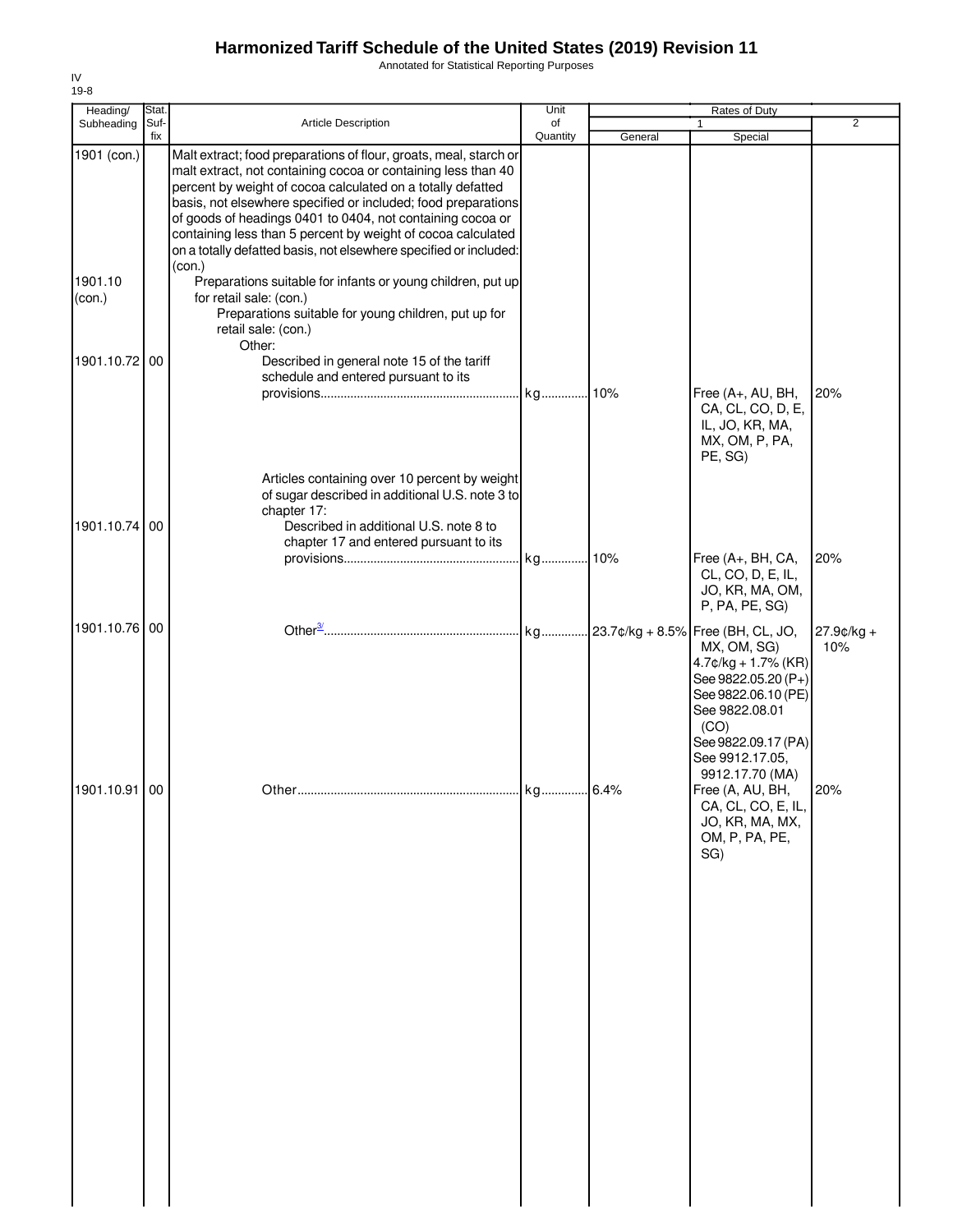Annotated for Statistical Reporting Purposes

| Heading/      | Stat.       |                                                                                                                                                                                                                                                                                                                                                                                                                                                                                 | Unit           |                | Rates of Duty                                                                                                                                                                                                                                                                                                             |                    |
|---------------|-------------|---------------------------------------------------------------------------------------------------------------------------------------------------------------------------------------------------------------------------------------------------------------------------------------------------------------------------------------------------------------------------------------------------------------------------------------------------------------------------------|----------------|----------------|---------------------------------------------------------------------------------------------------------------------------------------------------------------------------------------------------------------------------------------------------------------------------------------------------------------------------|--------------------|
| Subheading    | Suf-<br>fix | Article Description                                                                                                                                                                                                                                                                                                                                                                                                                                                             | of<br>Quantity | General        | 1<br>Special                                                                                                                                                                                                                                                                                                              | 2                  |
| 1901 (con.)   |             | Malt extract; food preparations of flour, groats, meal, starch or<br>malt extract, not containing cocoa or containing less than 40<br>percent by weight of cocoa calculated on a totally defatted<br>basis, not elsewhere specified or included; food preparations<br>of goods of headings 0401 to 0404, not containing cocoa or<br>containing less than 5 percent by weight of cocoa calculated<br>on a totally defatted basis, not elsewhere specified or included:<br>(con.) |                |                |                                                                                                                                                                                                                                                                                                                           |                    |
| 1901.20       |             | Mixes and doughs for the preparation of bakers' wares of<br>heading 1905:<br>Containing over 25 percent by weight of butterfat, not<br>put up for retail sale:                                                                                                                                                                                                                                                                                                                  |                |                |                                                                                                                                                                                                                                                                                                                           |                    |
| 1901.20.02 00 |             | Described in general note 15 of the tariff schedule                                                                                                                                                                                                                                                                                                                                                                                                                             |                |                | Free (A, AU, BH,<br>CA, CL, CO, D, E,<br>IL, JO, KR, MA,<br>OM, P, PA, PE,<br>SG)                                                                                                                                                                                                                                         | 20%                |
| 1901.20.05 00 |             | Other:<br>Dairy products described in additional U.S.<br>note 1 to chapter 4:<br>Described in additional U.S. note 10 to<br>chapter 4 and entered pursuant to its                                                                                                                                                                                                                                                                                                               |                |                |                                                                                                                                                                                                                                                                                                                           |                    |
|               |             |                                                                                                                                                                                                                                                                                                                                                                                                                                                                                 | kg<br>kg cmsc  | .10%           | Free (A, AU, BH,<br>CA, CL, CO, D, E,<br>IL, JO, KR, MA,<br>OM, P, PA, PE,<br>SG)                                                                                                                                                                                                                                         | 20%                |
| 1901.20.15 00 |             |                                                                                                                                                                                                                                                                                                                                                                                                                                                                                 | kg<br>kg cmsc  | 42.3¢/kg +8.5% | Free (BH, CL, JO,<br>MX, OM, SG)<br>19.7¢/kg + 3.9%<br>(PA)<br>25.3¢/kg + 5.1% (P)<br>See 9912.04.30,<br>9912.04.49 (MA)<br>See 9913.04.25<br>(AU)<br>See 9915.04.30,<br>9915.04.49,<br>9915.04.73 (P+)<br>See 9917.04.20,<br>9917.04.35 (PE)<br>See 9918.04.60-<br>9918.04.80 (CO)<br>See 9920.04.10,<br>9920.04.25 (KR) | 49.8¢/kg<br>$+10%$ |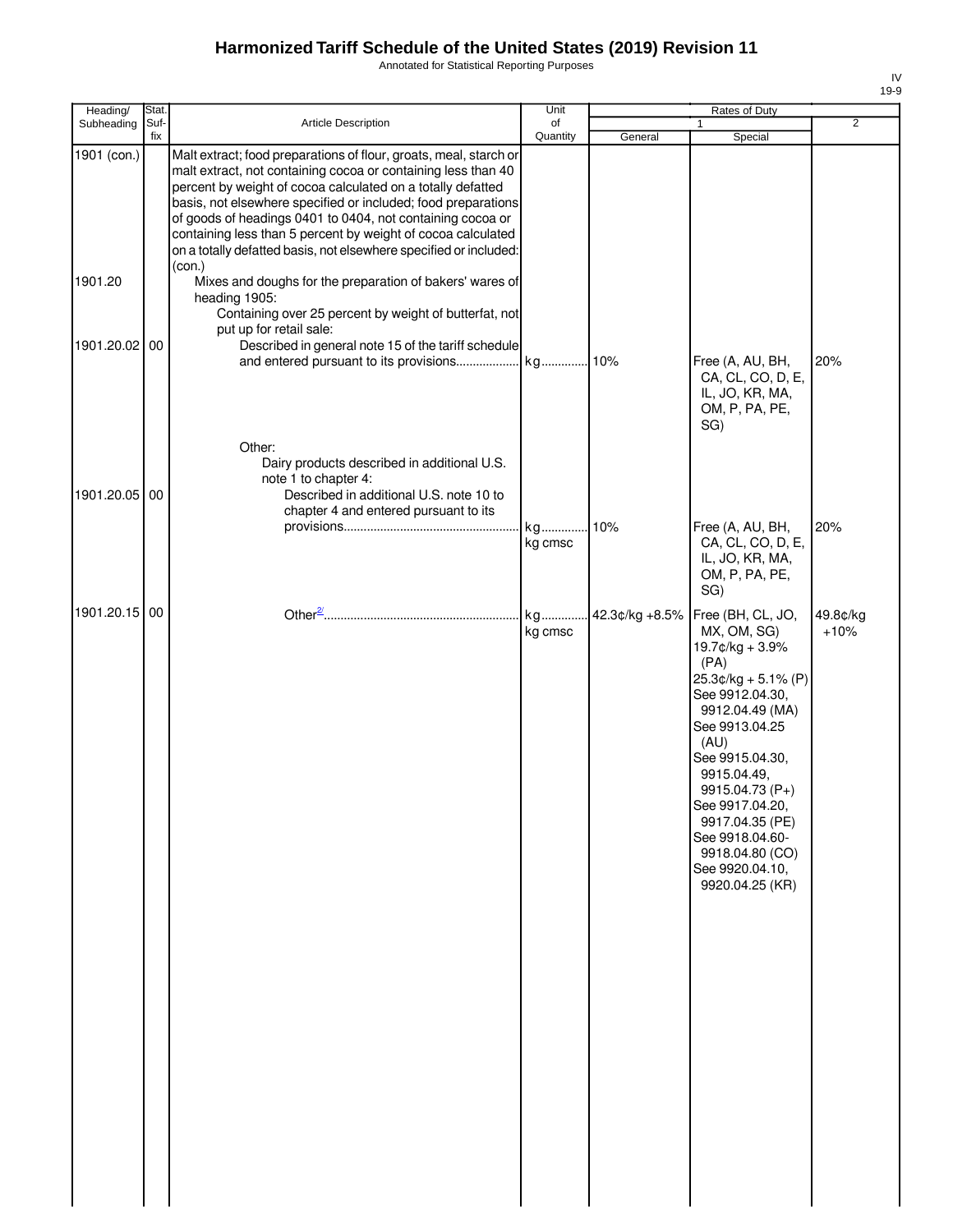Annotated for Statistical Reporting Purposes

| Heading/                         | Stat        |                                                                                                                                                                                                                                                                                                                                                                                                                                                                                                                                                                                                                                                                                                                                                                                                                   | Unit                     |         | Rates of Duty                                                                                                                                                                                                              |                     |
|----------------------------------|-------------|-------------------------------------------------------------------------------------------------------------------------------------------------------------------------------------------------------------------------------------------------------------------------------------------------------------------------------------------------------------------------------------------------------------------------------------------------------------------------------------------------------------------------------------------------------------------------------------------------------------------------------------------------------------------------------------------------------------------------------------------------------------------------------------------------------------------|--------------------------|---------|----------------------------------------------------------------------------------------------------------------------------------------------------------------------------------------------------------------------------|---------------------|
| Subheading                       | Suf-<br>fix | Article Description                                                                                                                                                                                                                                                                                                                                                                                                                                                                                                                                                                                                                                                                                                                                                                                               | of<br>Quantity           | General | Special                                                                                                                                                                                                                    | $\overline{2}$      |
| 1901 (con.)<br>1901.20<br>(con.) |             | Malt extract; food preparations of flour, groats, meal, starch or<br>malt extract, not containing cocoa or containing less than 40<br>percent by weight of cocoa calculated on a totally defatted<br>basis, not elsewhere specified or included; food preparations<br>of goods of headings 0401 to 0404, not containing cocoa or<br>containing less than 5 percent by weight of cocoa calculated<br>on a totally defatted basis, not elsewhere specified or included:<br>(con.)<br>Mixes and doughs for the preparation of bakers' wares of<br>heading 1905: (con.)<br>Containing over 25 percent by weight of butterfat, not<br>put up for retail sale: (con.)<br>Other: (con.)<br>Other:<br>Articles containing over 65 percent by dry<br>weight of sugar described in additional<br>U.S. note 2 to chapter 17: |                          |         |                                                                                                                                                                                                                            |                     |
| 1901.20.20                       | 00          | Described in additional U.S. note 7 to<br>chapter 17 and entered pursuant to its                                                                                                                                                                                                                                                                                                                                                                                                                                                                                                                                                                                                                                                                                                                                  | kg                       | .10%    | Free (CO, KR, OM,                                                                                                                                                                                                          | 20%                 |
| 1901.20.25                       | 00          |                                                                                                                                                                                                                                                                                                                                                                                                                                                                                                                                                                                                                                                                                                                                                                                                                   | kg cmsc<br>kg<br>kg cmsc |         | PA, PE)<br>42.3¢/kg + 8.5% Free (BH, CL, JO,<br>MX, OM, SG)<br>$8.4$ ¢/kg + 1.7% (KR)<br>See 9822.05.20 (P+)<br>See 9822.06.10 (PE)<br>See 9822.08.01<br>(CO)<br>See 9822.09.17 (PA)<br>See 9912.17.05,<br>9912.17.65 (MA) | $49.8¢/kg +$<br>10% |
| 1901.20.30                       | 00          | Mixes and doughs described in additional<br>U.S. note 1 to chapter 19:<br>Described in additional U.S. note 3 to<br>this chapter and entered pursuant to                                                                                                                                                                                                                                                                                                                                                                                                                                                                                                                                                                                                                                                          | kg<br>kg cmsc            | 10%     | Free (A, BH, CA, CL, 20%<br>CO, D, E, IL, JO,<br>KR, MA, OM, P,<br>PA, PE, SG)                                                                                                                                             |                     |
| 1901.20.35 00                    |             | Other $\frac{5}{2}$                                                                                                                                                                                                                                                                                                                                                                                                                                                                                                                                                                                                                                                                                                                                                                                               | kg.<br>kg cmsc           |         | 42.3¢/kg + 8.5% Free (BH, CL, JO, 49.8¢/kg +<br>MX, OM, SG)<br>$8.4$ ¢/kg + 1.7% (KR)<br>See 9822.05.20 (P+)<br>See 9822.06.10 (PE)<br>See 9822.08.01<br>(CO)<br>See 9822.09.17 (PA)<br>See 9912.17.05,<br>9912.17.65 (MA) | 10%                 |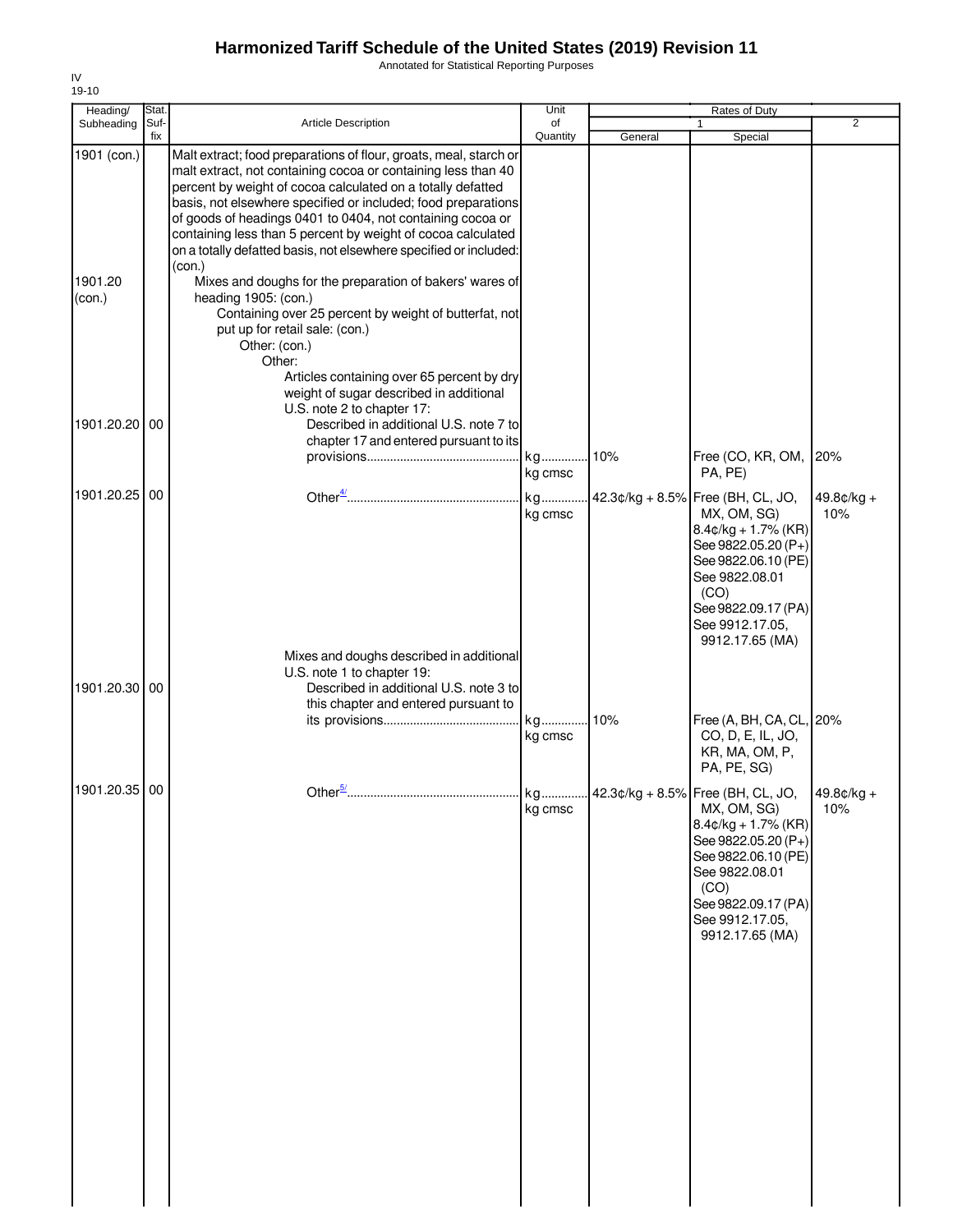Annotated for Statistical Reporting Purposes

| Heading/          | Stat.       |                                                                                                                                                                                                                                                                                                                                                                                                                                                                       | Unit           |         | Rates of Duty                                                                                                                                                                                                                                                                                                                               |                     |
|-------------------|-------------|-----------------------------------------------------------------------------------------------------------------------------------------------------------------------------------------------------------------------------------------------------------------------------------------------------------------------------------------------------------------------------------------------------------------------------------------------------------------------|----------------|---------|---------------------------------------------------------------------------------------------------------------------------------------------------------------------------------------------------------------------------------------------------------------------------------------------------------------------------------------------|---------------------|
| Subheading        | Suf-<br>fix | Article Description                                                                                                                                                                                                                                                                                                                                                                                                                                                   | of<br>Quantity | General | $\mathbf{1}$<br>Special                                                                                                                                                                                                                                                                                                                     | $\overline{2}$      |
| 1901 (con.)       |             | Malt extract; food preparations of flour, groats, meal, starch or<br>malt extract, not containing cocoa or containing less than 40<br>percent by weight of cocoa calculated on a totally defatted<br>basis, not elsewhere specified or included; food preparations<br>of goods of headings 0401 to 0404, not containing cocoa or<br>containing less than 5 percent by weight of cocoa calculated<br>on a totally defatted basis, not elsewhere specified or included: |                |         |                                                                                                                                                                                                                                                                                                                                             |                     |
| 1901.20<br>(con.) |             | (con.)<br>Mixes and doughs for the preparation of bakers' wares of<br>heading 1905: (con.)<br>Containing over 25 percent by weight of butterfat, not<br>put up for retail sale: (con.)<br>Other: (con.)<br>Other: (con.)                                                                                                                                                                                                                                              |                |         |                                                                                                                                                                                                                                                                                                                                             |                     |
| 1901.20.40        | 00          |                                                                                                                                                                                                                                                                                                                                                                                                                                                                       | kg cmsc        | .8.5%   | Free (A, AU, BH,<br>CA, CL, CO, D, E,<br>IL, JO, KR, MA,<br>MX, OM, P, PA,<br>PE, SG)                                                                                                                                                                                                                                                       | 20%                 |
| 1901.20.42 00     |             | Other:<br>Described in general note 15 of the tariff schedule                                                                                                                                                                                                                                                                                                                                                                                                         |                |         | Free (A, AU, BH,<br>CA, CL, CO, D, E,<br>IL, JO, MA, MX,<br>OM, P, PA, PE,<br>SG)<br>2% (KR)                                                                                                                                                                                                                                                | 20%                 |
| 1901.20.45 00     |             | Other:<br>Dairy products described in additional U.S.<br>note 1 to chapter 4:<br>Described in additional U.S. note 10 to<br>chapter 4 and entered pursuant to its                                                                                                                                                                                                                                                                                                     | kg<br>kg cmsc  | 10%     | Free (A*, AU, BH,<br>CA, CL, CO, D, E,                                                                                                                                                                                                                                                                                                      | 20%                 |
|                   |             |                                                                                                                                                                                                                                                                                                                                                                                                                                                                       |                |         | IL, JO, KR, MA,<br>OM, P, PA, PE,<br>SG)                                                                                                                                                                                                                                                                                                    |                     |
| 1901.20.50 00     |             |                                                                                                                                                                                                                                                                                                                                                                                                                                                                       | kg<br>kg cmsc  |         | 42.3¢/kg + 8.5% Free (BH, CL, JO,<br>MX, OM, SG)<br>19.7¢/kg + 3.9%<br>(PA)<br>$25.3¢/kg + 5.1% (P)$<br>See 9912.04.30,<br>9912.04.49 (MA)<br>See 9913.04.25<br>(AU)<br>See 9915.04.30,<br>9915.04.49,<br>9915.04.73 (P+)<br>See 9917.04.20.<br>9917.04.35 (PE)<br>See 9918.04.60-<br>9918.04.80 (CO)<br>See 9920.04.10,<br>9920.04.25 (KR) | $49.8¢/kg +$<br>10% |

IV 19-11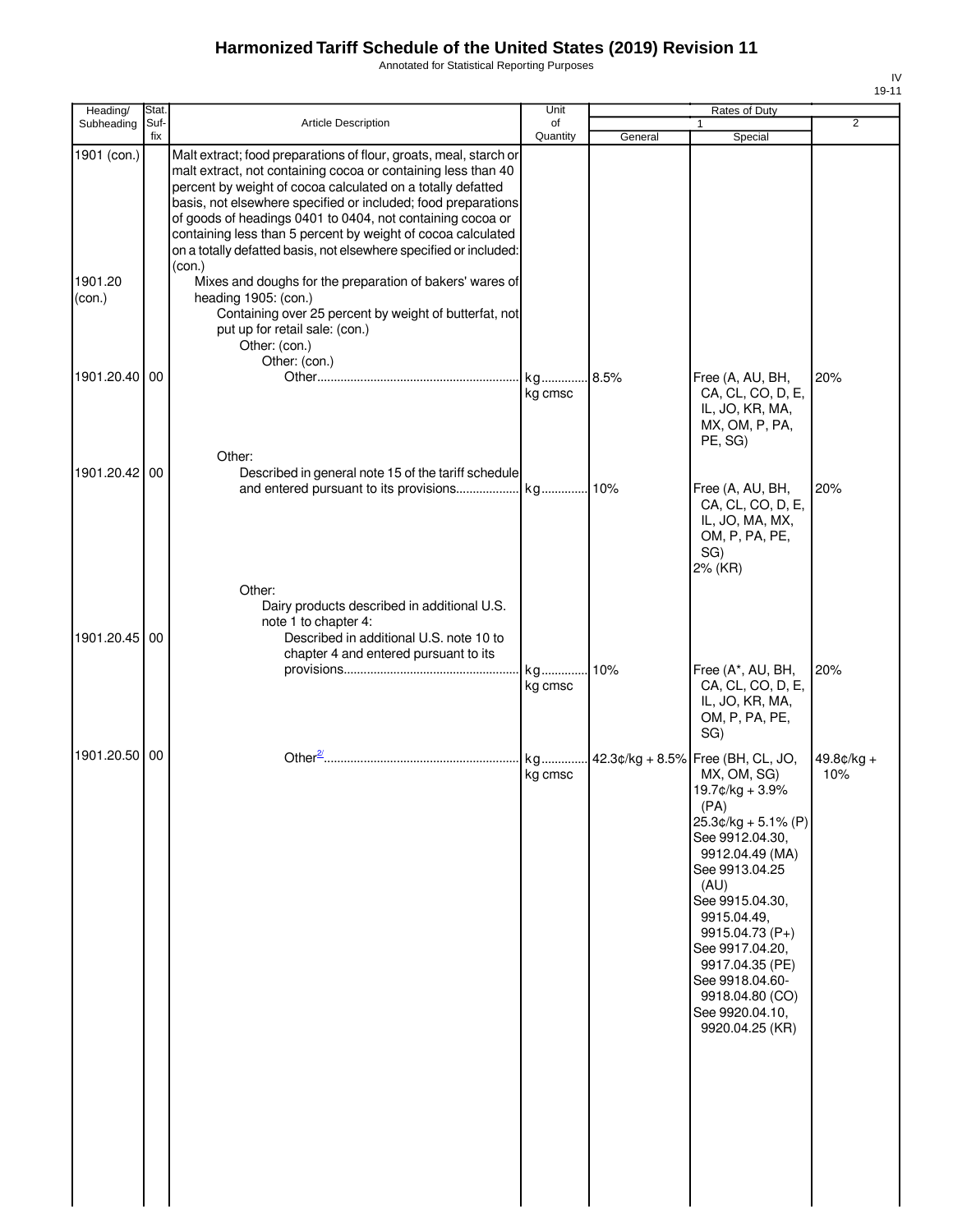Annotated for Statistical Reporting Purposes

| Heading/          | Stat. |                                                                                                                                    | Unit     |         | Rates of Duty                                                                                 |                     |
|-------------------|-------|------------------------------------------------------------------------------------------------------------------------------------|----------|---------|-----------------------------------------------------------------------------------------------|---------------------|
| Subheading        | Suf-  | Article Description                                                                                                                | of       |         |                                                                                               | $\overline{2}$      |
| 1901 (con.)       | fix   | Malt extract; food preparations of flour, groats, meal, starch or<br>malt extract, not containing cocoa or containing less than 40 | Quantity | General | Special                                                                                       |                     |
|                   |       | percent by weight of cocoa calculated on a totally defatted<br>basis, not elsewhere specified or included; food preparations       |          |         |                                                                                               |                     |
|                   |       | of goods of headings 0401 to 0404, not containing cocoa or<br>containing less than 5 percent by weight of cocoa calculated         |          |         |                                                                                               |                     |
|                   |       | on a totally defatted basis, not elsewhere specified or included:<br>(con.)                                                        |          |         |                                                                                               |                     |
| 1901.20<br>(con.) |       | Mixes and doughs for the preparation of bakers' wares of<br>heading 1905: (con.)<br>Other: (con.)                                  |          |         |                                                                                               |                     |
|                   |       | Other: (con.)<br>Other:                                                                                                            |          |         |                                                                                               |                     |
|                   |       | Articles containing over 65 percent by dry<br>weight of sugar described in additional<br>U.S. note 2 to chapter 17:                |          |         |                                                                                               |                     |
| 1901.20.55 00     |       | Described in additional U.S. note 7 to<br>chapter 17 and entered pursuant to its                                                   |          |         |                                                                                               |                     |
|                   |       |                                                                                                                                    |          |         | Free (CO, KR, OM, 20%<br>PA, PE)                                                              |                     |
| 1901.20.60 00     |       |                                                                                                                                    |          |         | MX, OM, SG)<br>$8.4$ ¢/kg + 1.7% (KR)<br>See 9822.05.20 (P+)<br>See 9822.06.10 (PE)           | $49.8¢/kg +$<br>10% |
|                   |       |                                                                                                                                    |          |         | See 9822.08.01<br>(CO)                                                                        |                     |
|                   |       |                                                                                                                                    |          |         | See 9822.09.17 (PA)<br>See 9912.17.05,<br>9912.17.65 (MA)                                     |                     |
|                   |       | Mixes and doughs described in additional<br>U.S. note 1 to chapter 19:                                                             |          |         |                                                                                               |                     |
| 1901.20.65 00     |       | Described in additional U.S. note 3 to<br>this chapter and entered pursuant to                                                     |          |         | Free (A, BH, CA, CL, 20%                                                                      |                     |
|                   |       |                                                                                                                                    |          |         | CO, D, E, IL, JO,<br>KR, MA, OM, P,<br>PA, PE, SG)                                            |                     |
| 1901.20.70 00     |       |                                                                                                                                    |          |         | MX, OM, SG)<br>$8.4$ ¢/kg + 1.7% (KR)                                                         | $49.8¢/kg +$<br>10% |
|                   |       |                                                                                                                                    |          |         | See 9822.05.20 (P+)<br>See 9822.06.10 (PE)<br>See 9822.08.01                                  |                     |
|                   |       |                                                                                                                                    |          |         | (CO)<br>See 9822.09.17 (PA)<br>See 9912.17.05,                                                |                     |
| 1901.20.80 00     |       |                                                                                                                                    | kg       | .8.5%   | 9912.17.65 (MA)<br>Free (A, AU, BH,<br>CA, CL, CO, D, E,<br>IL, JO, KR, MA,<br>MX, OM, P, PA, | 20%                 |
|                   |       |                                                                                                                                    |          |         | PE, SG)                                                                                       |                     |
|                   |       |                                                                                                                                    |          |         |                                                                                               |                     |
|                   |       |                                                                                                                                    |          |         |                                                                                               |                     |
|                   |       |                                                                                                                                    |          |         |                                                                                               |                     |
|                   |       |                                                                                                                                    |          |         |                                                                                               |                     |
|                   |       |                                                                                                                                    |          |         |                                                                                               |                     |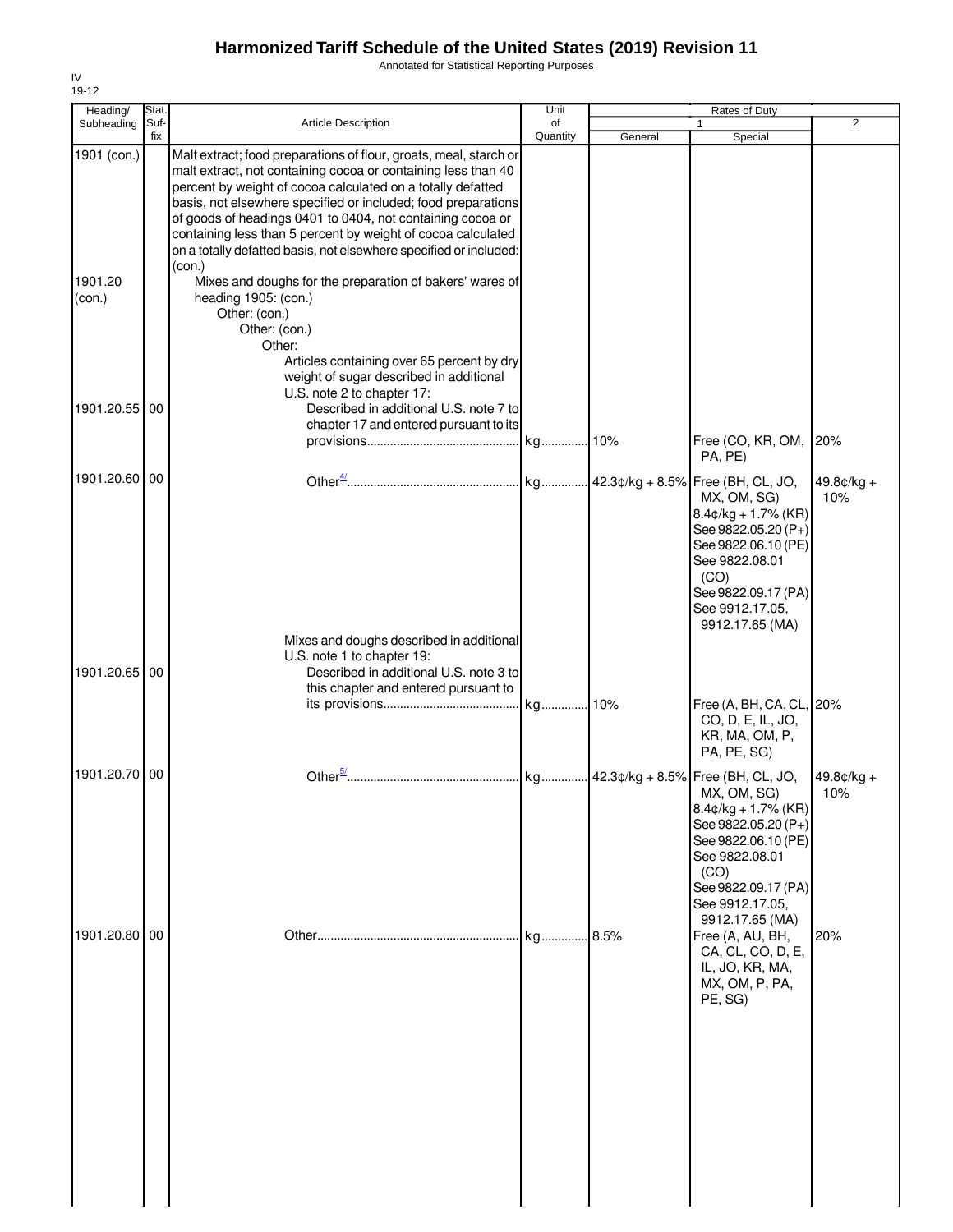Annotated for Statistical Reporting Purposes

| Heading/      | Stat. |                                                                                                                                                                                                                                                                                                                                                                                                                                                                       | Unit     |          | Rates of Duty                                                                          |                |
|---------------|-------|-----------------------------------------------------------------------------------------------------------------------------------------------------------------------------------------------------------------------------------------------------------------------------------------------------------------------------------------------------------------------------------------------------------------------------------------------------------------------|----------|----------|----------------------------------------------------------------------------------------|----------------|
| Subheading    | Suf-  | Article Description                                                                                                                                                                                                                                                                                                                                                                                                                                                   | of       |          | 1                                                                                      | $\overline{2}$ |
| 1901 (con.)   | fix   | Malt extract; food preparations of flour, groats, meal, starch or<br>malt extract, not containing cocoa or containing less than 40<br>percent by weight of cocoa calculated on a totally defatted<br>basis, not elsewhere specified or included; food preparations<br>of goods of headings 0401 to 0404, not containing cocoa or<br>containing less than 5 percent by weight of cocoa calculated<br>on a totally defatted basis, not elsewhere specified or included: | Quantity | General  | Special                                                                                |                |
| 1901.90       |       | (con.)<br>Other:<br>Malt extract:                                                                                                                                                                                                                                                                                                                                                                                                                                     |          |          |                                                                                        |                |
| 1901.90.10 00 |       |                                                                                                                                                                                                                                                                                                                                                                                                                                                                       |          |          | Free (A+, AU, BH,<br>CA, CL, CO, D, E,<br>IL, JO, KR, MA,<br>MX, OM, P, PA,<br>PE, SG) | 26¢/liter      |
| 1901.90.20 00 |       |                                                                                                                                                                                                                                                                                                                                                                                                                                                                       |          |          | Free (A+, AU, BH,<br>CA, CL, CO, D, E,<br>IL, JO, KR, MA,<br>MX, OM, P, PA,<br>PE, SG) | 60%            |
| 1901.90.25    | 00    | Puddings ready for immediate consumption without                                                                                                                                                                                                                                                                                                                                                                                                                      |          |          |                                                                                        |                |
| 1901.90.28 00 |       | Dry mixtures containing less than 31 percent by weight<br>of butterfat and consisting of not less than 17.5 percent<br>by weight each of sodium caseinate, butterfat, whey<br>solids containing over 5.5 percent by weight of<br>butterfat, and dried whole milk, but not containing dried<br>milk, dried whey or dried buttermilk any of which                                                                                                                       |          |          |                                                                                        | 30%            |
|               |       | contain 5.5 percent or less by weight of butterfat kg                                                                                                                                                                                                                                                                                                                                                                                                                 | kg cmsc  | 0.37¢/kg | Free (A, AU, BH,<br>CA, CL, CO, D, E,<br>IL, JO, KR, MA,<br>MX, OM, P, PA,<br>PE, SG)  | 12.1¢/kg       |
| 1901.90.32 00 |       |                                                                                                                                                                                                                                                                                                                                                                                                                                                                       |          |          | Free (A+, AU, BH,<br>CA, CL, CO, D, E,<br>IL, JO, KR, MA,<br>MX, OM, P, PA,<br>PE, SG) | 35%            |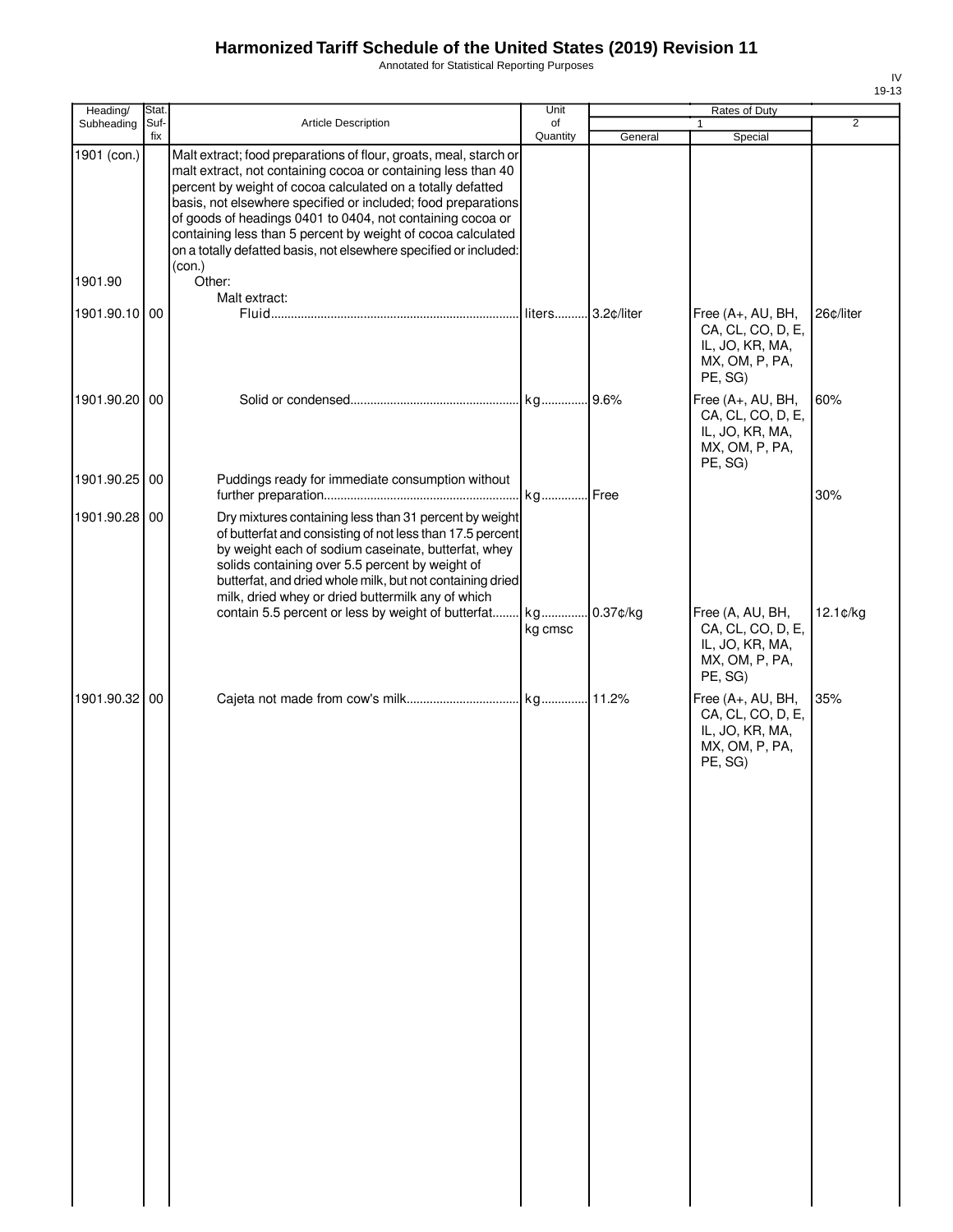Annotated for Statistical Reporting Purposes

| Heading/          | <b>Stat</b> |                                                                                                                                                                                                                                                                                                                                                                                                                                                                                 | Unit           |            | Rates of Duty                                                                                                                                                                                                                                                                                                        |                |
|-------------------|-------------|---------------------------------------------------------------------------------------------------------------------------------------------------------------------------------------------------------------------------------------------------------------------------------------------------------------------------------------------------------------------------------------------------------------------------------------------------------------------------------|----------------|------------|----------------------------------------------------------------------------------------------------------------------------------------------------------------------------------------------------------------------------------------------------------------------------------------------------------------------|----------------|
| Subheading        | Suf-<br>fix | Article Description                                                                                                                                                                                                                                                                                                                                                                                                                                                             | of<br>Quantity | General    | $\mathbf{1}$<br>Special                                                                                                                                                                                                                                                                                              | $\overline{2}$ |
| 1901 (con.)       |             | Malt extract; food preparations of flour, groats, meal, starch or<br>malt extract, not containing cocoa or containing less than 40<br>percent by weight of cocoa calculated on a totally defatted<br>basis, not elsewhere specified or included; food preparations<br>of goods of headings 0401 to 0404, not containing cocoa or<br>containing less than 5 percent by weight of cocoa calculated<br>on a totally defatted basis, not elsewhere specified or included:<br>(con.) |                |            |                                                                                                                                                                                                                                                                                                                      |                |
| 1901.90<br>(con.) |             | Other: (con.)                                                                                                                                                                                                                                                                                                                                                                                                                                                                   |                |            |                                                                                                                                                                                                                                                                                                                      |                |
| 1901.90.33        | 00          | Margarine cheese:<br>Described in general note 15 of the tariff schedule<br>and entered pursuant to its provisions                                                                                                                                                                                                                                                                                                                                                              | kg 10%         |            | Free (A+, AU, BH,<br>CA, CL, CO, D, E,<br>IL, JO, MA, MX,<br>OM, P, PA, PE,<br>SG)<br>2% (KR)                                                                                                                                                                                                                        | 20%            |
| 1901.90.34 00     |             | Described in additional U.S. note 23 to chapter 4                                                                                                                                                                                                                                                                                                                                                                                                                               |                |            |                                                                                                                                                                                                                                                                                                                      |                |
|                   |             | and entered pursuant to its provisions                                                                                                                                                                                                                                                                                                                                                                                                                                          | kg<br>kg cmsc  | 10%        | Free (A+, BH, CA,<br>CL, CO, D, E, IL,<br>JO, KR, MA, OM,<br>P, PA, PE, SG)                                                                                                                                                                                                                                          | 20%            |
| 1901.90.36        | 00          |                                                                                                                                                                                                                                                                                                                                                                                                                                                                                 | kg<br>kg cmsc  | \$1.128/kg | Free (BH, CL, JO,<br>MX, OM, SG)<br>52.6¢/kg (KR)<br>67.6¢/kg (P)<br>See 9908.04.05 (IL)<br>See 9912.04.70,<br>9912.04.78 (MA)<br>See 9915.04.80,<br>9915.04.88,<br>9915.04.97 (P+)<br>See 9917.04.58,<br>9917.04.58 (PE)<br>See 9918.04.50-<br>9918.04.59 (CO)<br>See 9919.04.50,<br>9919.04.57,<br>9919.04.67 (PA) | \$1.328/kg     |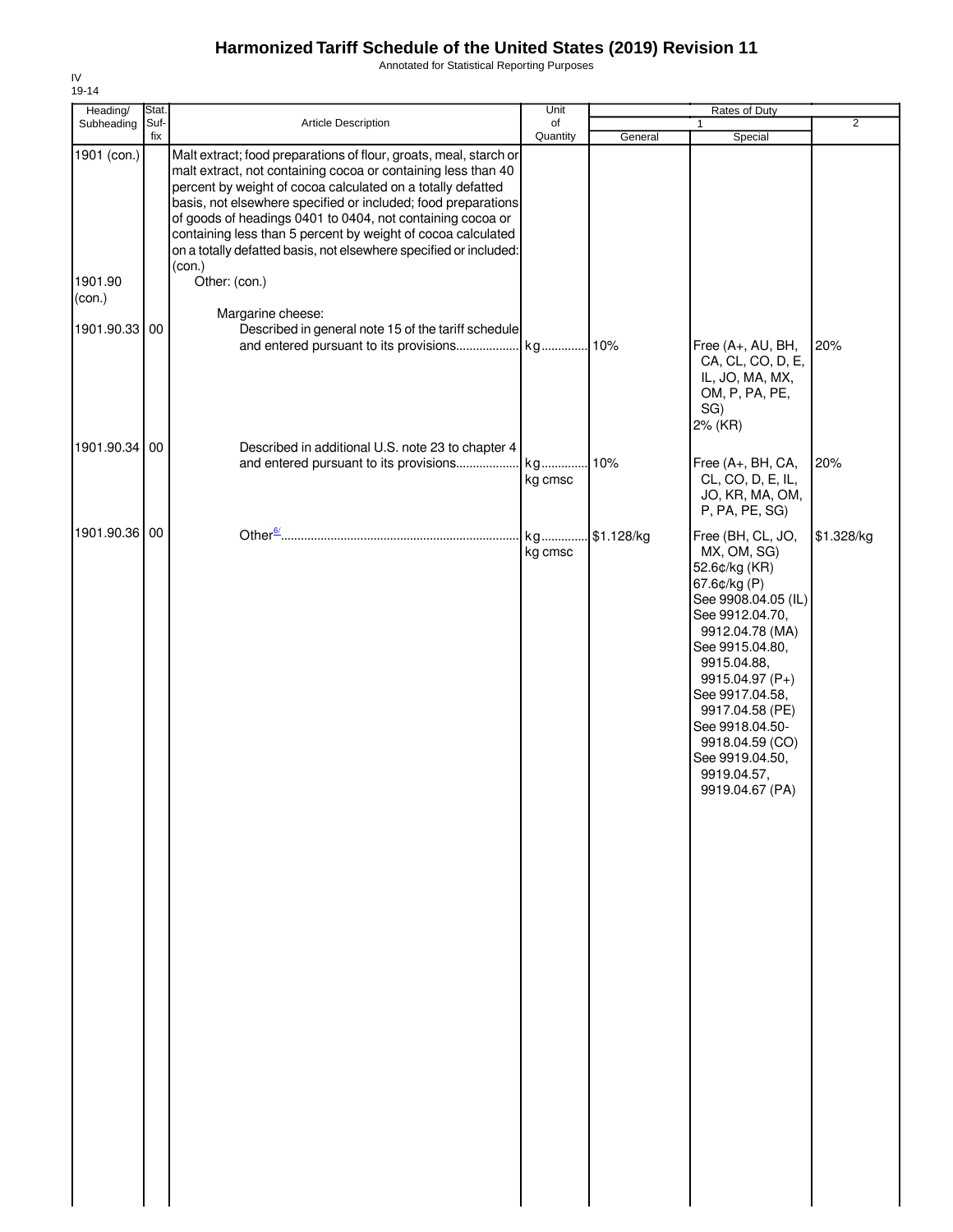Annotated for Statistical Reporting Purposes

| Heading/          | Stat.       |                                                                                                                                                                                                                                                                                                                                                                                                                                                                       | Unit           |                        | Rates of Duty                                                                                                                                                                                                                                                                                                               |                      |
|-------------------|-------------|-----------------------------------------------------------------------------------------------------------------------------------------------------------------------------------------------------------------------------------------------------------------------------------------------------------------------------------------------------------------------------------------------------------------------------------------------------------------------|----------------|------------------------|-----------------------------------------------------------------------------------------------------------------------------------------------------------------------------------------------------------------------------------------------------------------------------------------------------------------------------|----------------------|
| Subheading        | Suf-<br>fix | Article Description                                                                                                                                                                                                                                                                                                                                                                                                                                                   | of<br>Quantity | General                | 1<br>Special                                                                                                                                                                                                                                                                                                                | 2                    |
| 1901 (con.)       |             | Malt extract; food preparations of flour, groats, meal, starch or<br>malt extract, not containing cocoa or containing less than 40<br>percent by weight of cocoa calculated on a totally defatted<br>basis, not elsewhere specified or included; food preparations<br>of goods of headings 0401 to 0404, not containing cocoa or<br>containing less than 5 percent by weight of cocoa calculated<br>on a totally defatted basis, not elsewhere specified or included: |                |                        |                                                                                                                                                                                                                                                                                                                             |                      |
| 1901.90<br>(con.) |             | (con.)<br>Other: (con.)<br>Other:                                                                                                                                                                                                                                                                                                                                                                                                                                     |                |                        |                                                                                                                                                                                                                                                                                                                             |                      |
| 1901.90.60 00     |             | Dairy products described in additional U.S. note<br>1 to chapter 4:<br>Dairy preparations containing over 10 percent<br>by weight of milk solids:<br>Described in general note 15 of the tariff<br>schedule and entered pursuant to its                                                                                                                                                                                                                               |                |                        |                                                                                                                                                                                                                                                                                                                             |                      |
|                   |             |                                                                                                                                                                                                                                                                                                                                                                                                                                                                       | kg 16%         |                        | Free (A+, AU, BH,<br>CA, CL, CO, D, E,<br>IL, JO, KR, MA,<br>MX, OM, P, PA,<br>PE, SG)                                                                                                                                                                                                                                      | 25%                  |
| 1901.90.61        | 00          | Described in additional U.S. note 10 to<br>chapter 4 and entered pursuant to its                                                                                                                                                                                                                                                                                                                                                                                      | kg             | 16%                    | Free (A, AU, BH,                                                                                                                                                                                                                                                                                                            | 25%                  |
|                   |             |                                                                                                                                                                                                                                                                                                                                                                                                                                                                       | kg cmsc        |                        | CA, CL, CO, D, E,<br>IL, JO, KR, MA,<br>OM, P, PA, PE,<br>SG)                                                                                                                                                                                                                                                               |                      |
| 1901.90.62 00     |             |                                                                                                                                                                                                                                                                                                                                                                                                                                                                       | kg<br>kg cmsc  | \$1.035/kg<br>$+13.6%$ | Free (BH, CL, JO,<br>MX, OM, SG)<br>$48.3¢/kg + 6.3%$<br>(PA)<br>62.1¢/kg + 8.1% (P)<br>See 9912.04.30,<br>9912.04.50 (MA)<br>See 9913.04.25<br>(AU)<br>See 9915.04.30,<br>9915.04.50,<br>9915.04.74 (P+)<br>See 9917.04.20,<br>9917.04.36 (PE)<br>See 9918.04.60-<br>9918.04.80 (CO)<br>See 9920.04.10,<br>9920.04.26 (KR) | $$1.217/kg +$<br>16% |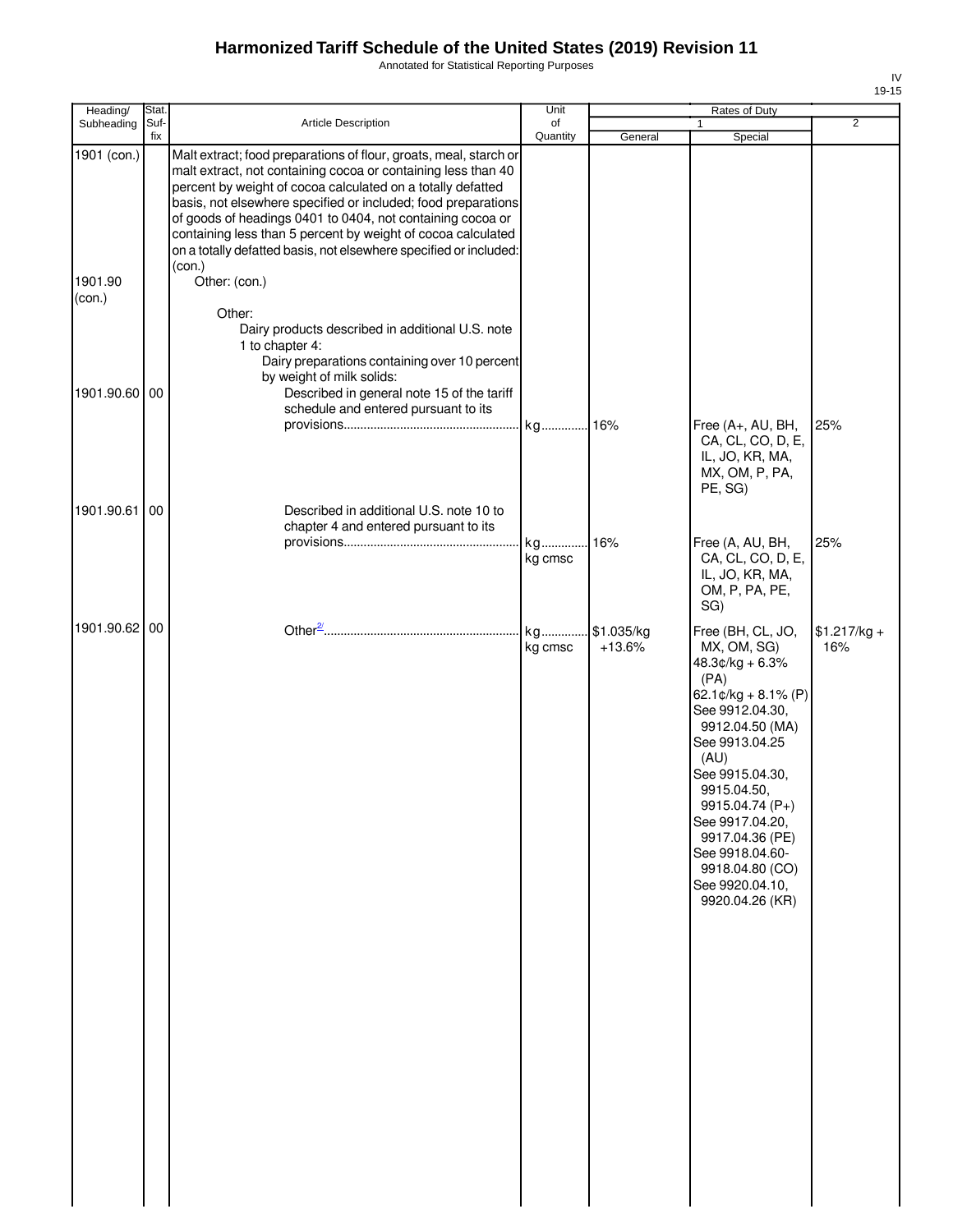Annotated for Statistical Reporting Purposes

| Heading/          | Stat.       |                                                                                                                                                                                                                                                                                                                                                                                                                                                                                 | Unit           |                        | Rates of Duty                                                                                                                                                                                                                                                                                                               |                      |
|-------------------|-------------|---------------------------------------------------------------------------------------------------------------------------------------------------------------------------------------------------------------------------------------------------------------------------------------------------------------------------------------------------------------------------------------------------------------------------------------------------------------------------------|----------------|------------------------|-----------------------------------------------------------------------------------------------------------------------------------------------------------------------------------------------------------------------------------------------------------------------------------------------------------------------------|----------------------|
| Subheading        | Suf-<br>fix | Article Description                                                                                                                                                                                                                                                                                                                                                                                                                                                             | of<br>Quantity | General                | $\mathbf{1}$<br>Special                                                                                                                                                                                                                                                                                                     | $\overline{2}$       |
| 1901 (con.)       |             | Malt extract; food preparations of flour, groats, meal, starch or<br>malt extract, not containing cocoa or containing less than 40<br>percent by weight of cocoa calculated on a totally defatted<br>basis, not elsewhere specified or included; food preparations<br>of goods of headings 0401 to 0404, not containing cocoa or<br>containing less than 5 percent by weight of cocoa calculated<br>on a totally defatted basis, not elsewhere specified or included:<br>(con.) |                |                        |                                                                                                                                                                                                                                                                                                                             |                      |
| 1901.90<br>(con.) |             | Other: (con.)<br>Other: (con.)<br>Dairy products described in additional U.S. note<br>1 to chapter 4: (con.)<br>Other:                                                                                                                                                                                                                                                                                                                                                          |                |                        |                                                                                                                                                                                                                                                                                                                             |                      |
| 1901.90.63        | 00          | Described in general note 15 of the tariff<br>schedule and entered pursuant to its                                                                                                                                                                                                                                                                                                                                                                                              | kg 16%         |                        | Free (A+, AU, BH,                                                                                                                                                                                                                                                                                                           | 25%                  |
| 1901.90.64        | 00          | Described in additional U.S. note 10 to                                                                                                                                                                                                                                                                                                                                                                                                                                         |                |                        | CA, CL, CO, D, E,<br>IL, JO, KR, MA,<br>MX, OM, P, PA,<br>PE, SG)                                                                                                                                                                                                                                                           |                      |
|                   |             | chapter 4 and entered pursuant to its                                                                                                                                                                                                                                                                                                                                                                                                                                           |                |                        |                                                                                                                                                                                                                                                                                                                             |                      |
|                   |             |                                                                                                                                                                                                                                                                                                                                                                                                                                                                                 | kg 16%         |                        | Free (A+, AU, BH,<br>CA, CL, CO, D, E,<br>IL, JO, KR, MA,<br>OM, P, PA, PE,<br>SG)                                                                                                                                                                                                                                          | 25%                  |
| 1901.90.65 00     |             |                                                                                                                                                                                                                                                                                                                                                                                                                                                                                 | kg             | $$1.035/kg +$<br>13.6% | Free (BH, CL, JO,<br>MX, OM, SG)<br>$48.3¢/kg + 6.3%$<br>(PA)<br>62.1¢/kg + 8.1% (P)<br>See 9912.04.30,<br>9912.04.50 (MA)<br>See 9913.04.25<br>(AU)<br>See 9915.04.30,<br>9915.04.50,<br>9915.04.74 (P+)<br>See 9917.04.20,<br>9917.04.36 (PE)<br>See 9918.04.60-<br>9918.04.80 (CO)<br>See 9920.04.10,<br>9920.04.26 (KR) | $$1.217/kg +$<br>16% |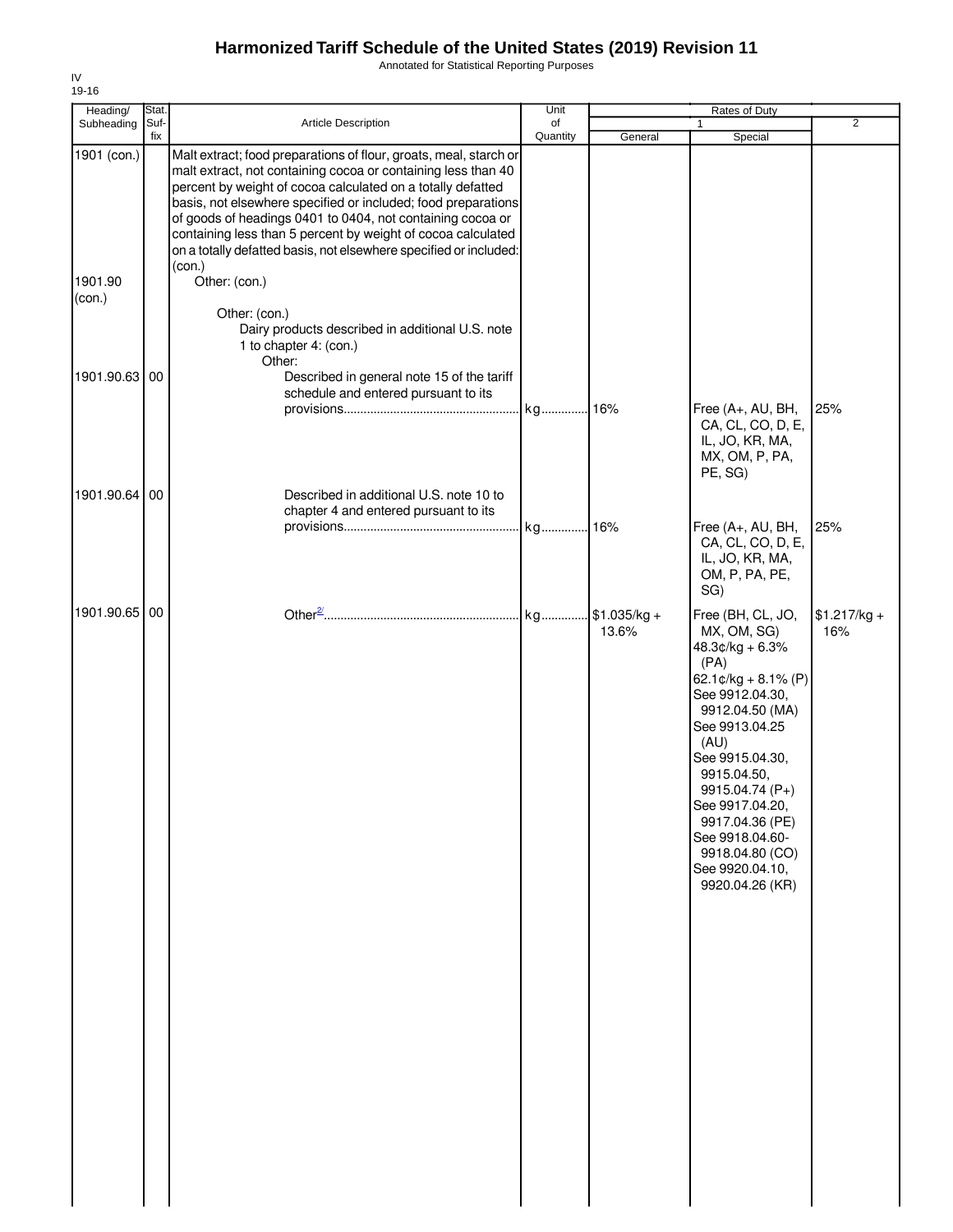Annotated for Statistical Reporting Purposes

| Heading/                         | Stat.       |                                                                                                                                                                                                                                                                                                                                                                                                                                                                                                  | Unit           |         | Rates of Duty                                                                                                                                                                                                   |                     |
|----------------------------------|-------------|--------------------------------------------------------------------------------------------------------------------------------------------------------------------------------------------------------------------------------------------------------------------------------------------------------------------------------------------------------------------------------------------------------------------------------------------------------------------------------------------------|----------------|---------|-----------------------------------------------------------------------------------------------------------------------------------------------------------------------------------------------------------------|---------------------|
| Subheading                       | Suf-<br>fix | Article Description                                                                                                                                                                                                                                                                                                                                                                                                                                                                              | of<br>Quantity | General | $\mathbf{1}$<br>Special                                                                                                                                                                                         | 2                   |
| 1901 (con.)<br>1901.90<br>(con.) |             | Malt extract; food preparations of flour, groats, meal, starch or<br>malt extract, not containing cocoa or containing less than 40<br>percent by weight of cocoa calculated on a totally defatted<br>basis, not elsewhere specified or included; food preparations<br>of goods of headings 0401 to 0404, not containing cocoa or<br>containing less than 5 percent by weight of cocoa calculated<br>on a totally defatted basis, not elsewhere specified or included:<br>(con.)<br>Other: (con.) |                |         |                                                                                                                                                                                                                 |                     |
|                                  |             | Other: (con.)                                                                                                                                                                                                                                                                                                                                                                                                                                                                                    |                |         |                                                                                                                                                                                                                 |                     |
| 1901.90.66 00                    |             | Other:<br>Described in general note 15 of the tariff<br>schedule and entered pursuant to its                                                                                                                                                                                                                                                                                                                                                                                                     |                |         | Free (A+, AU, BH,<br>CA, CL, CO, D, E,<br>IL, JO, KR, MA,<br>MX, OM, P, PA,<br>PE, SG)                                                                                                                          | 20%                 |
| 1901.90.67 00                    |             | Other:<br>Articles containing over 65 percent by dry<br>weight of sugar described in additional<br>U.S. note 2 to chapter 17:<br>Described in additional U.S. note 7 to<br>chapter 17 and entered pursuant to its                                                                                                                                                                                                                                                                                |                |         |                                                                                                                                                                                                                 |                     |
|                                  |             |                                                                                                                                                                                                                                                                                                                                                                                                                                                                                                  | kg 10%         |         | Free (CO, KR, OM,<br>PA, PE)                                                                                                                                                                                    | 20%                 |
| 1901.90.68 00                    |             | Articles containing over 10 percent by dry<br>weight of sugar described in additional<br>U.S. note 3 to chapter 17:                                                                                                                                                                                                                                                                                                                                                                              |                |         | 23.7¢/kg + 8.5% Free (BH, CL, JO,<br>MX, OM, SG)<br>$4.7$ ¢/kg + 1.7% (KR)<br>See 9822.05.20 (P+)<br>See 9822.06.10 (PE)<br>See 9822.08.01<br>(CO)<br>See 9822.09.17 (PA)<br>See 9912.17.05,<br>9912.17.70 (MA) | 27.9¢/kg +<br>10%   |
| 1901.90.69 00                    |             | Described in additional U.S. note 8 to                                                                                                                                                                                                                                                                                                                                                                                                                                                           |                |         | Free (A+, BH, CA,<br>CL, CO, D, E, IL,<br>JO, KR, MA, OM,<br>P, PA, PE, SG)                                                                                                                                     | 20%                 |
| 1901.90.71                       | 00          |                                                                                                                                                                                                                                                                                                                                                                                                                                                                                                  | kg             |         | 23.7¢/kg + 8.5% Free (BH, CL, JO,<br>MX, OM, SG)<br>$4.7$ ¢/kg + 1.7% (KR)<br>See 9822.05.20 (P+)<br>See 9822.06.10 (PE)<br>See 9822.08.01<br>(CO)<br>See 9822.09.17 (PA)<br>See 9912.17.05,<br>9912.17.70 (MA) | $27.9¢/kg +$<br>10% |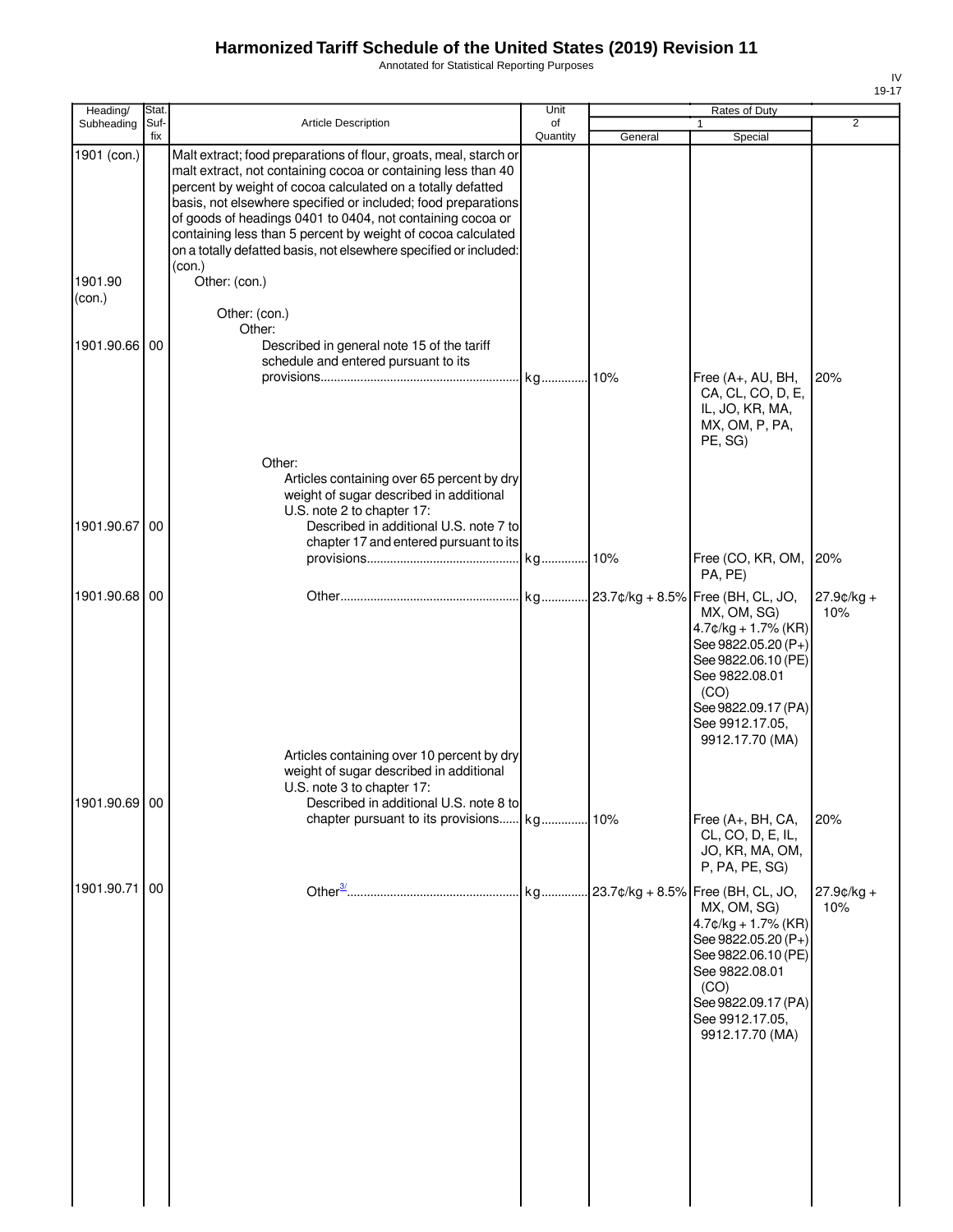Annotated for Statistical Reporting Purposes

| Heading/          | Stat.       |                                                                                                                                                                                                                                                                                                                                                                                                                                                                                 | Unit           | Rates of Duty         |                                                                                       |                |
|-------------------|-------------|---------------------------------------------------------------------------------------------------------------------------------------------------------------------------------------------------------------------------------------------------------------------------------------------------------------------------------------------------------------------------------------------------------------------------------------------------------------------------------|----------------|-----------------------|---------------------------------------------------------------------------------------|----------------|
| Subheading        | Suf-<br>fix | Article Description                                                                                                                                                                                                                                                                                                                                                                                                                                                             | of<br>Quantity | General               | $\mathbf{1}$<br>Special                                                               | $\overline{2}$ |
| 1901 (con.)       |             | Malt extract; food preparations of flour, groats, meal, starch or<br>malt extract, not containing cocoa or containing less than 40<br>percent by weight of cocoa calculated on a totally defatted<br>basis, not elsewhere specified or included; food preparations<br>of goods of headings 0401 to 0404, not containing cocoa or<br>containing less than 5 percent by weight of cocoa calculated<br>on a totally defatted basis, not elsewhere specified or included:<br>(con.) |                |                       |                                                                                       |                |
| 1901.90<br>(con.) |             | Other: (con.)<br>Other: (con.)<br>Other: (con.)<br>Other: (con.)<br>Other:                                                                                                                                                                                                                                                                                                                                                                                                      |                |                       |                                                                                       |                |
| 1901.90.72 00     |             | Containing over 5.5 percent by weight                                                                                                                                                                                                                                                                                                                                                                                                                                           |                |                       |                                                                                       |                |
|                   |             | of butterfat and not packaged for retail                                                                                                                                                                                                                                                                                                                                                                                                                                        | kg             | 10.2%                 | Free (A+, AU, BH,                                                                     | 20%            |
|                   |             |                                                                                                                                                                                                                                                                                                                                                                                                                                                                                 | kg cmsc        |                       | CA, CL, CO, D, E,<br>IL, JO, KR, MA,<br>MX, OM, P, PA,<br>PE, SG)                     |                |
| 1901.90.91        |             |                                                                                                                                                                                                                                                                                                                                                                                                                                                                                 |                | $6.4\%$ <sup>7/</sup> | Free (A, AU, BH,<br>CA, CL, CO, D, E,<br>IL, JO, KR, MA,<br>MX, OM, P, PA,<br>PE, SG) | 20%            |
|                   | 82          | Corn-soya milk blends kg                                                                                                                                                                                                                                                                                                                                                                                                                                                        |                |                       |                                                                                       |                |
|                   | 85          | Wheat-flour-soya blends kg                                                                                                                                                                                                                                                                                                                                                                                                                                                      |                |                       |                                                                                       |                |
|                   | 95          |                                                                                                                                                                                                                                                                                                                                                                                                                                                                                 |                |                       |                                                                                       |                |
|                   |             |                                                                                                                                                                                                                                                                                                                                                                                                                                                                                 |                |                       |                                                                                       |                |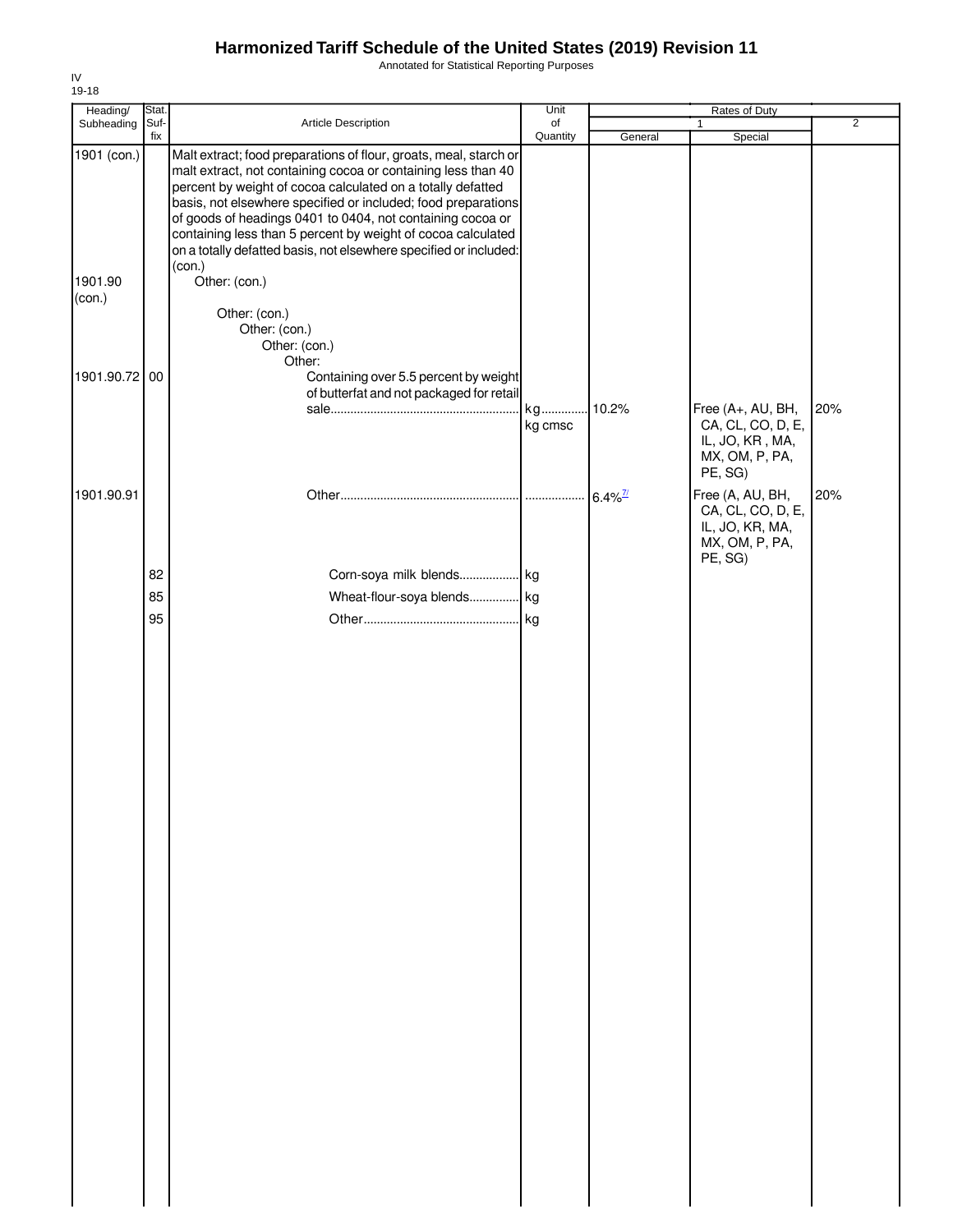Annotated for Statistical Reporting Purposes

| Stat           |                                                                                                                                                                                                                                                                                                                                                                                           | Unit                                                                                                   |                                                                                          | Rates of Duty                                                                         |                                         |
|----------------|-------------------------------------------------------------------------------------------------------------------------------------------------------------------------------------------------------------------------------------------------------------------------------------------------------------------------------------------------------------------------------------------|--------------------------------------------------------------------------------------------------------|------------------------------------------------------------------------------------------|---------------------------------------------------------------------------------------|-----------------------------------------|
| fix            |                                                                                                                                                                                                                                                                                                                                                                                           | Quantity                                                                                               | General                                                                                  | Special                                                                               | $\overline{2}$                          |
| 10<br>20       | Pasta, whether or not cooked or stuffed (with meat or other<br>substances) or otherwise prepared, such as spaghetti,<br>macaroni, noodles, lasagna, gnocchi, ravioli, cannelloni;<br>couscous, whether or not prepared:<br>Uncooked pasta, not stuffed or otherwise prepared:<br>Containing eggs:<br>Product of a European Union (EU) country:<br>Subject to the EU reduced export refund |                                                                                                        | Free                                                                                     |                                                                                       | 6.6¢/kg                                 |
| 30<br>90<br>00 | Product of a country other than an EU<br>Other, including pasta packaged with sauce                                                                                                                                                                                                                                                                                                       |                                                                                                        |                                                                                          | Free (A, AU, BH,<br>CA, CL, CO, D, E,<br>IL, JO, KR, MA,                              | 20%                                     |
| 10<br>20       | Other:<br>Product of a European Union (EU) Country:<br>Subject to the EU reduced export refund                                                                                                                                                                                                                                                                                            |                                                                                                        |                                                                                          | PE, SG)                                                                               | 4.4¢/kg                                 |
| 30<br>90<br>00 | Product of a country other than an EU<br>Other, including pasta packaged with sauce                                                                                                                                                                                                                                                                                                       |                                                                                                        |                                                                                          | Free (A, AU, BH,                                                                      | 20%                                     |
|                | Stuffed pasta, whether or not cooked or otherwise                                                                                                                                                                                                                                                                                                                                         |                                                                                                        |                                                                                          | CA, CL, CO, D, E,<br>IL, JO, KR, MA,<br>MX, OM, P, PA,<br>PE, SG)                     | 20%                                     |
| 20<br>40       | Other:                                                                                                                                                                                                                                                                                                                                                                                    |                                                                                                        |                                                                                          | CA, CL, CO, D, E,<br>IL, JO, KR, MA,<br>MX, OM, P, PA,<br>PE. SG)                     |                                         |
| 60             |                                                                                                                                                                                                                                                                                                                                                                                           |                                                                                                        | $6.4\%$ <sup>7/</sup>                                                                    | Free (A, AU, BH,<br>CA, CL, CO, D, E,<br>IL, JO, KR, MA,<br>MX, OM, P, PA,<br>PE, SG) | 20%                                     |
|                | Suf-                                                                                                                                                                                                                                                                                                                                                                                      | <b>Article Description</b><br>in accordance with the US-EU Pasta<br>in accordance with the US-EU Pasta | of<br>Subject to the Inward Processing Regime<br>Subject to the Inward Processing Regime | $6.4\%$ <sup>7/2</sup>                                                                | 1<br>MX, OM, P, PA,<br>Free (A, AU, BH, |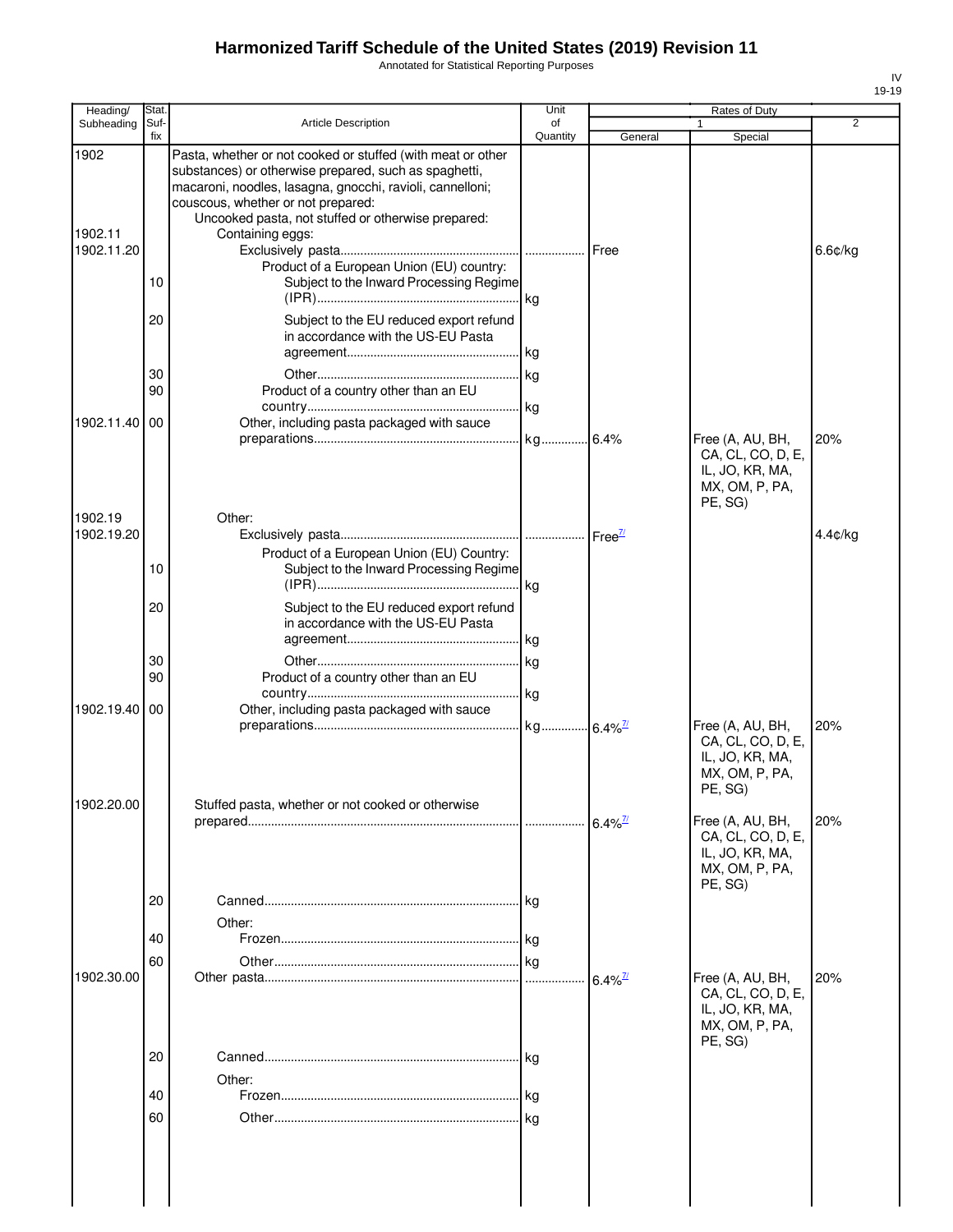Annotated for Statistical Reporting Purposes

| Heading/ Stat.<br>Subheading Suf- |     |                                                                                                                                                                                                                                | Unit           | Rates of Duty |                                                                                       |                |
|-----------------------------------|-----|--------------------------------------------------------------------------------------------------------------------------------------------------------------------------------------------------------------------------------|----------------|---------------|---------------------------------------------------------------------------------------|----------------|
|                                   | fix | Article Description                                                                                                                                                                                                            | of<br>Quantity |               | $\mathbf{1}$                                                                          | $\overline{2}$ |
| 1902 (con.)                       |     | Pasta, whether or not cooked or stuffed (with meat or other<br>substances) or otherwise prepared, such as spaghetti,<br>macaroni, noodles, lasagna, gnocchi, ravioli, cannelloni;<br>couscous, whether or not prepared: (con.) |                | General       | Special                                                                               |                |
| 1902.40.00 00                     |     |                                                                                                                                                                                                                                |                |               | Free (A, AU, BH,<br>CA, CL, CO, D, E,<br>IL, JO, KR, MA,<br>MX, OM, P, PA,<br>PE, SG) | 20%            |
|                                   |     |                                                                                                                                                                                                                                |                |               |                                                                                       |                |
|                                   |     |                                                                                                                                                                                                                                |                |               |                                                                                       |                |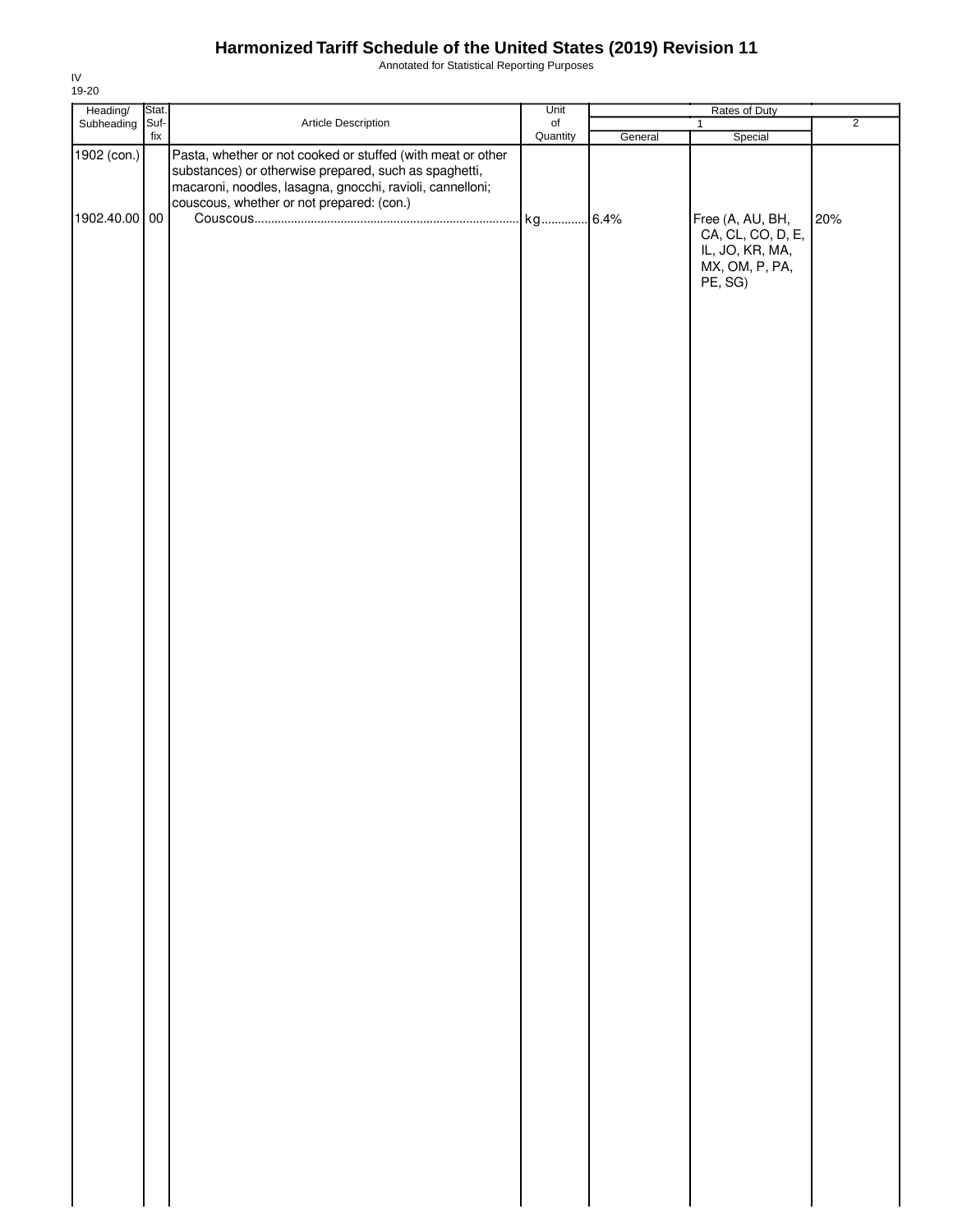Annotated for Statistical Reporting Purposes

| Heading/      | Stat. |                                                                                                                                    | Unit       |         | Rates of Duty                                |                |
|---------------|-------|------------------------------------------------------------------------------------------------------------------------------------|------------|---------|----------------------------------------------|----------------|
| Subheading    | Suf-  | <b>Article Description</b>                                                                                                         | of         |         |                                              | $\overline{2}$ |
|               | fix   |                                                                                                                                    | Quantity   | General | Special                                      |                |
| 1903.00       |       | Tapioca and substitutes therefor prepared from starch, in the<br>form of flakes, grains, pearls, siftings or in similar forms:     |            |         |                                              |                |
| 1903.00.20 00 |       |                                                                                                                                    | kg Free    |         |                                              | Free           |
| 1903.00.40 00 |       |                                                                                                                                    | kg 0.8¢/kg |         |                                              |                |
|               |       |                                                                                                                                    |            |         | Free (A+, AU, BH,<br>CA, CL, CO, D, E,       | 3.3¢/kg        |
|               |       |                                                                                                                                    |            |         | IL, JO, KR, MA,<br>MX, OM, P, PA,<br>PE, SG) |                |
| 1904          |       | Prepared foods obtained by the swelling or roasting of cereals                                                                     |            |         |                                              |                |
|               |       | or cereal products (for example, cornflakes); cereals (other                                                                       |            |         |                                              |                |
|               |       | than corn (maize)) in grain form or in the form of flakes or other<br>worked grains (except flour, groats and meal), pre-cooked or |            |         |                                              |                |
|               |       | otherwise prepared, not elsewhere specified or included:                                                                           |            |         |                                              |                |
| 1904.10.00    |       | Prepared foods obtained by the swelling or roasting of                                                                             |            |         |                                              |                |
|               |       |                                                                                                                                    |            |         | Free (A*, AU, BH,                            | 20%            |
|               |       |                                                                                                                                    |            |         | CA, CL, CO, D, E,                            |                |
|               |       |                                                                                                                                    |            |         | IL, JO, KR, MA,                              |                |
|               |       |                                                                                                                                    |            |         | MX, OM, P, PA,                               |                |
|               |       |                                                                                                                                    |            |         | PE, SG)                                      |                |
|               | 40    |                                                                                                                                    |            |         |                                              |                |
|               | 80    |                                                                                                                                    |            |         |                                              |                |
| 1904.20       |       | Prepared foods obtained from unroasted cereal flakes or                                                                            |            |         |                                              |                |
|               |       | from mixtures of unroasted cereal flakes and roasted cereal                                                                        |            |         |                                              |                |
|               |       | flakes or swelled cereals:                                                                                                         |            |         |                                              |                |
| 1904.20.10 00 |       | In airtight containers and not containing apricots, citrus                                                                         |            |         |                                              |                |
|               |       |                                                                                                                                    |            |         | Free (A+, AU, BH,<br>CA, CL, CO, D, E,       | 35%            |
|               |       |                                                                                                                                    |            |         | IL, JO, KR, MA,                              |                |
|               |       |                                                                                                                                    |            |         | MX, OM, P, PA,                               |                |
|               |       |                                                                                                                                    |            |         | PE, SG)                                      |                |
| 1904.20.90 00 |       |                                                                                                                                    |            |         | Free (A+, AU, BH,                            | 35%            |
|               |       |                                                                                                                                    |            |         | CA, CL, CO, D, E,                            |                |
|               |       |                                                                                                                                    |            |         | IL, JO, KR, MA,                              |                |
|               |       |                                                                                                                                    |            |         | MX, OM, P, PA,                               |                |
|               |       |                                                                                                                                    |            |         | PE, SG)                                      |                |
| 1904.30.00 00 |       |                                                                                                                                    |            |         | Free (A, AU, BH,                             | 35%            |
|               |       |                                                                                                                                    |            |         | CA, CL, CO, D, E,                            |                |
|               |       |                                                                                                                                    |            |         | IL, JO, KR, MA,                              |                |
|               |       |                                                                                                                                    |            |         | MX, OM, P, PA,<br>PE, SG)                    |                |
|               |       |                                                                                                                                    |            |         |                                              |                |
| 1904.90.01    |       |                                                                                                                                    |            | 14%     | Free (A, AU, BH,                             | 35%            |
|               |       |                                                                                                                                    |            |         | CA, CL, CO, D, E,<br>IL, JO, KR, MA,         |                |
|               |       |                                                                                                                                    |            |         | MX, OM, P, PA,                               |                |
|               |       |                                                                                                                                    |            |         | PE, SG)                                      |                |
|               | 20    |                                                                                                                                    | . I kg     |         |                                              |                |
|               | 40    |                                                                                                                                    |            |         |                                              |                |
|               |       |                                                                                                                                    |            |         |                                              |                |
|               |       |                                                                                                                                    |            |         |                                              |                |
|               |       |                                                                                                                                    |            |         |                                              |                |
|               |       |                                                                                                                                    |            |         |                                              |                |
|               |       |                                                                                                                                    |            |         |                                              |                |
|               |       |                                                                                                                                    |            |         |                                              |                |
|               |       |                                                                                                                                    |            |         |                                              |                |
|               |       |                                                                                                                                    |            |         |                                              |                |
|               |       |                                                                                                                                    |            |         |                                              |                |
|               |       |                                                                                                                                    |            |         |                                              |                |
|               |       |                                                                                                                                    |            |         |                                              |                |
|               |       |                                                                                                                                    |            |         |                                              |                |
|               |       |                                                                                                                                    |            |         |                                              |                |
|               |       |                                                                                                                                    |            |         |                                              |                |
|               |       |                                                                                                                                    |            |         |                                              |                |
|               |       |                                                                                                                                    |            |         |                                              |                |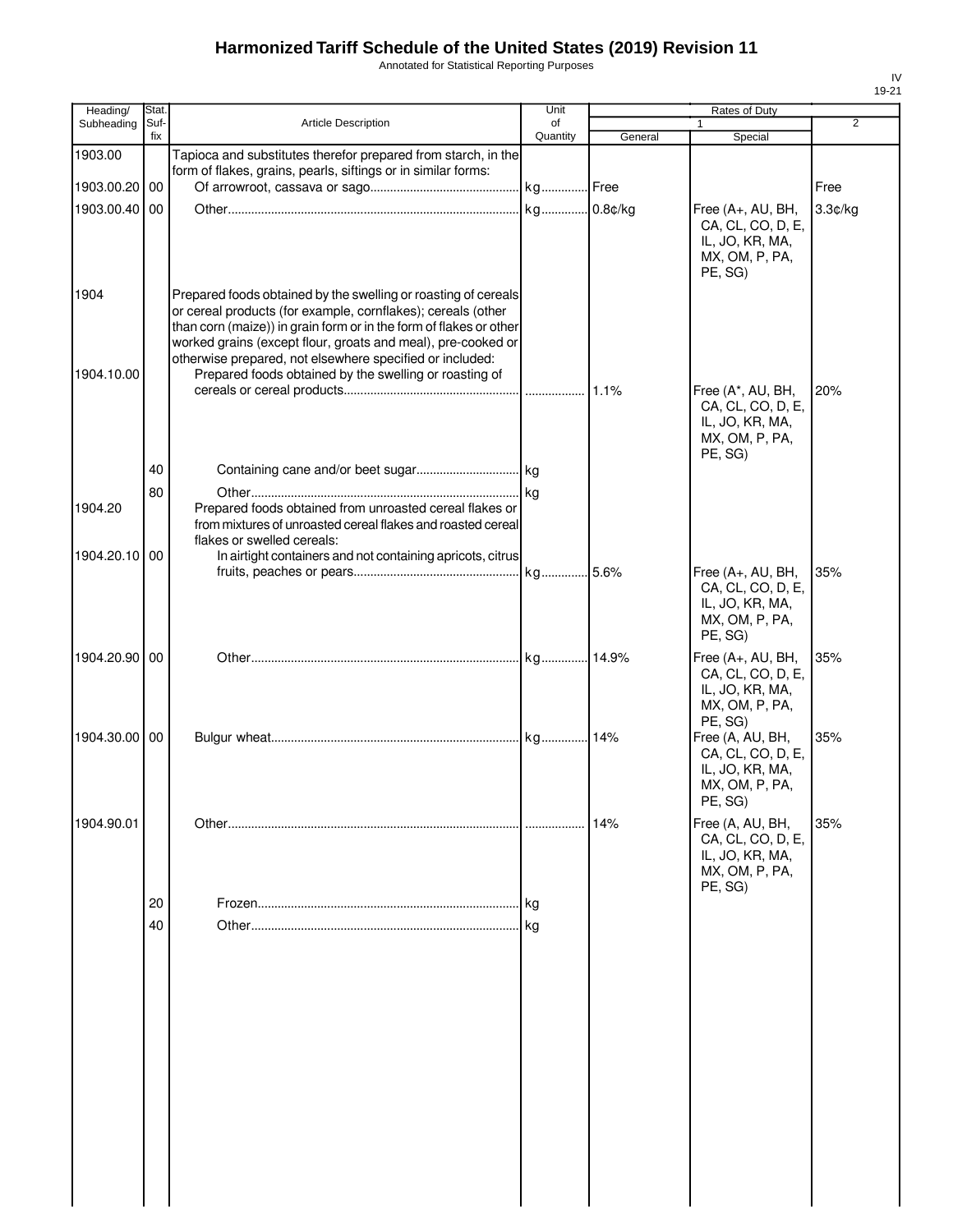Annotated for Statistical Reporting Purposes

| Heading/              | Stat.       |                                                                                                                                                                                                                                | Unit           |         | Rates of Duty                                                                          |                |
|-----------------------|-------------|--------------------------------------------------------------------------------------------------------------------------------------------------------------------------------------------------------------------------------|----------------|---------|----------------------------------------------------------------------------------------|----------------|
| Subheading            | Suf-<br>fix | <b>Article Description</b>                                                                                                                                                                                                     | of<br>Quantity | General | 1<br>Special                                                                           | $\overline{2}$ |
| 1905                  |             | Bread, pastry, cakes, biscuits and other bakers' wares, whether<br>or not containing cocoa; communion wafers, empty capsules<br>of a kind suitable for pharmaceutical use, sealing wafers, rice<br>paper and similar products: |                |         |                                                                                        |                |
| 1905.10.00            | 00          |                                                                                                                                                                                                                                |                |         |                                                                                        | 30%            |
| 1905.20.00 00         |             |                                                                                                                                                                                                                                |                |         |                                                                                        | 30%            |
| 1905.31.00            |             | Sweet biscuits; waffles and wafers:<br>Frozen:                                                                                                                                                                                 |                |         |                                                                                        | 30%            |
|                       | 21          | Containing peanuts or peanut products kg                                                                                                                                                                                       |                |         |                                                                                        |                |
|                       | 29          |                                                                                                                                                                                                                                |                |         |                                                                                        |                |
|                       | 41          | Other:<br>Containing peanuts or peanut products kg                                                                                                                                                                             |                |         |                                                                                        |                |
|                       | 49          |                                                                                                                                                                                                                                |                |         |                                                                                        |                |
| 1905.32.00            |             |                                                                                                                                                                                                                                |                |         |                                                                                        | 30%            |
|                       | 21          | Frozen:<br>Containing peanuts or peanut products kg                                                                                                                                                                            |                |         |                                                                                        |                |
|                       | 29          |                                                                                                                                                                                                                                |                |         |                                                                                        |                |
|                       |             | Other:                                                                                                                                                                                                                         |                |         |                                                                                        |                |
|                       | 41          | Containing peanuts or peanut products kg                                                                                                                                                                                       |                |         |                                                                                        |                |
|                       | 49          |                                                                                                                                                                                                                                |                |         |                                                                                        |                |
| 1905.40.00            | 00          | Rusks, toasted bread and similar toasted products kg Free                                                                                                                                                                      |                |         |                                                                                        | 30%            |
| 1905.90<br>1905.90.10 |             | Other:<br>Bread, pastry, cakes, biscuits and similar baked<br>products, and puddings, whether or not containing                                                                                                                |                |         |                                                                                        | 30%            |
|                       | 41          | Frozen:<br>Pastries, cakes and similar sweet baked                                                                                                                                                                             |                |         |                                                                                        |                |
|                       | 49          | Other:                                                                                                                                                                                                                         | kg             |         |                                                                                        |                |
|                       | 50          | Pastries, cakes and similar sweet baked                                                                                                                                                                                        |                |         |                                                                                        |                |
|                       | 70          |                                                                                                                                                                                                                                |                |         |                                                                                        |                |
|                       | 90          |                                                                                                                                                                                                                                |                |         |                                                                                        |                |
| 1905.90.90            |             |                                                                                                                                                                                                                                |                |         | Free (A*, AU, BH,<br>CA, CL, CO, D, E,<br>IL, JO, KR, MA,<br>MX, OM, P, PA,<br>PE, SG) | 20%            |
|                       | 30          | Corn chips and similar crisp savory snack foods. kg                                                                                                                                                                            |                |         |                                                                                        |                |
|                       | 60          |                                                                                                                                                                                                                                | lkg.           |         |                                                                                        |                |
|                       | 90          |                                                                                                                                                                                                                                | <b>kg</b>      |         |                                                                                        |                |
|                       |             |                                                                                                                                                                                                                                |                |         |                                                                                        |                |
|                       |             |                                                                                                                                                                                                                                |                |         |                                                                                        |                |
|                       |             |                                                                                                                                                                                                                                |                |         |                                                                                        |                |
|                       |             |                                                                                                                                                                                                                                |                |         |                                                                                        |                |
|                       |             |                                                                                                                                                                                                                                |                |         |                                                                                        |                |
|                       |             |                                                                                                                                                                                                                                |                |         |                                                                                        |                |
|                       |             |                                                                                                                                                                                                                                |                |         |                                                                                        |                |
|                       |             |                                                                                                                                                                                                                                |                |         |                                                                                        |                |
|                       |             |                                                                                                                                                                                                                                |                |         |                                                                                        |                |
|                       |             |                                                                                                                                                                                                                                |                |         |                                                                                        |                |
|                       |             |                                                                                                                                                                                                                                |                |         |                                                                                        |                |
|                       |             |                                                                                                                                                                                                                                |                |         |                                                                                        |                |
|                       |             |                                                                                                                                                                                                                                |                |         |                                                                                        |                |